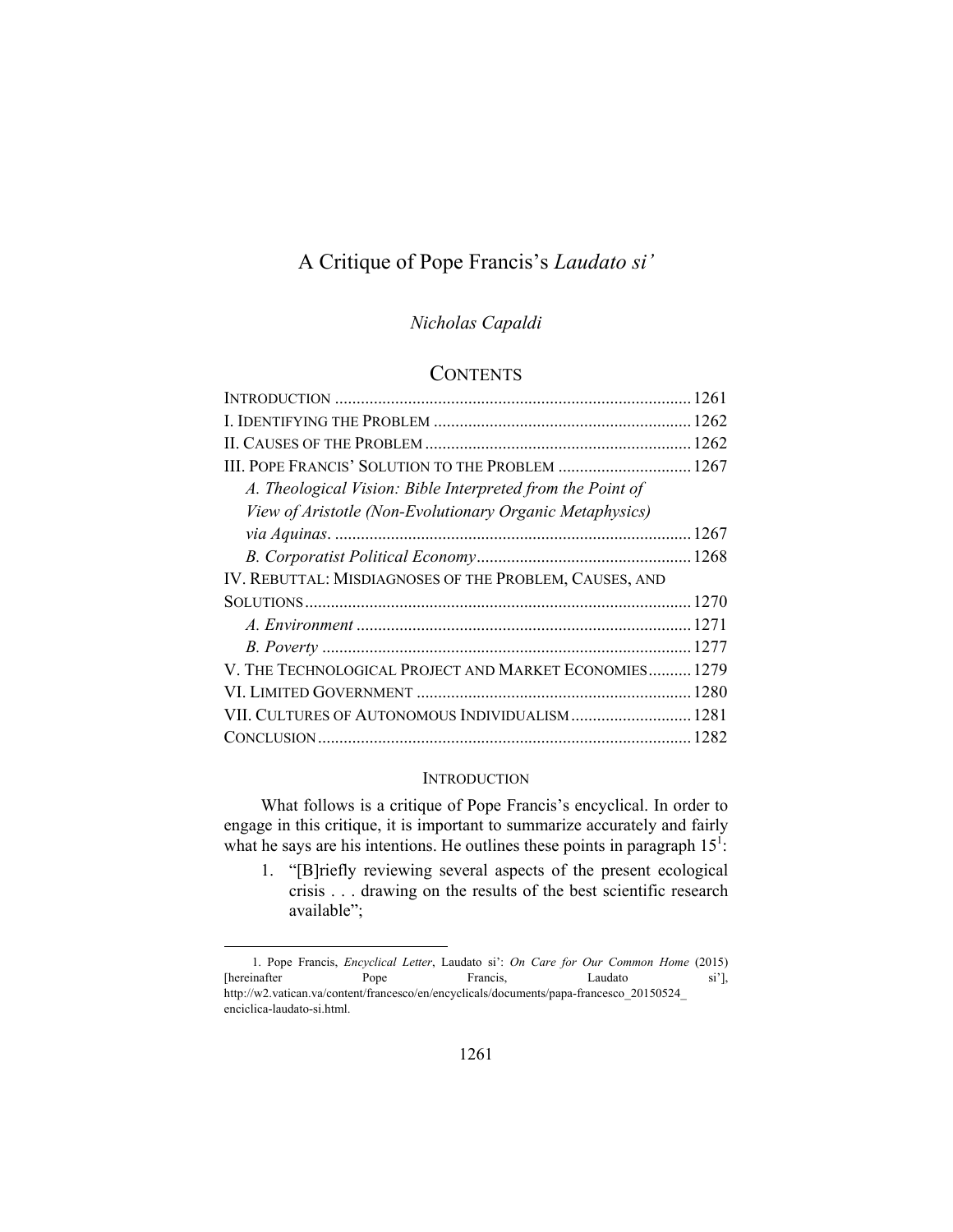- 2. Showing how the "Judeo-Christian tradition" has a "coherent" "commitment to the environment";
- 3. Proposing to "get to the roots of the present situation . . . not only its symptoms but also its deepest causes";
- 4. Offering "broader proposals for dialogue and action" intended to "affect international policy"; and
- 5. Offering "inspired guidelines." What follows is an examination of the Pope's (a) description of the problem as an "ecological crisis," (b) his analysis of the "roots" of the problem, and (c) his proposed solution of the problem within the context of the Roman Catholic tradition.

#### I. IDENTIFYING THE PROBLEM

Pope Francis characterizes the problem not simply as an environmental crisis but as an ecological crisis. It is ecological in the sense that he links the environment with poverty, specifically by claiming that there is an "intimate relationship between the poor and the fragility of the planet."<sup>2</sup>

The environmental symptoms are pollution, climate change, lack of water, depletion of natural resources, and loss of biodiversity; the impoverishment symptoms include declining quality of life, breakdown of society, global inequality, and the lack of an overall coherent response.

#### II. CAUSES OF THE PROBLEM

In Pope Francis's view, the problem arises from four main causes. Each cause shares a common foundation—the Lockean Liberty narrative:

1. The Technological Project<sup>3</sup>: "We have come to see ourselves as her [Mother Earth's] lords and masters, entitled to plunder her at will."<sup>4</sup> Elsewhere he says, "our attitude will be that of masters, consumers, ruthless exploiters, unable to set limits on their

 <sup>2</sup>*. Id*. para. 16. The Pope previously published *Lumen Fidei* ("Light of Faith"), which had been initiated by Pope Emeritus Benedict XVI in 2013. *Laudato si'* is considered Francis's first encyclical.

 <sup>3.</sup> The expression "Technological Project" is not used by Pope Francis. The expression is used by Nicholas Capaldi and Gordon Lloyd in *Liberty and Equality in Political Economy: From Locke versus Rousseau to the Present* to cover views originally and variously expressed by Francis Bacon in the *Novum Organum*, John Locke in the *The Second Treatise of Civil Government*, and Rene Descartes in the *Discourse on the Method*, where Descartes specifically advocates that mankind make itself the "lords and possessors of Nature." NICHOLAS CAPALDI & GORDON LLOYD, LIBERTY AND EQUALITY IN POLITICAL ECONOMY: FROM LOCKE VERSUS ROUSSEAU TO THE PRESENT 3–9 (2016) (citing RENE DESCARTES, *Discourse on the Method*, *in* THE PHILOSOPHICAL WRITINGS OF DESCARTES, VOL. I, at 123–24 (Cottingham, Stoothoff & Murdoch trans., Cambridge Univ. Press 1985)). Instead of conforming to nature, advocates of this project propose controlling nature for human purposes.

 <sup>4.</sup> Pope Francis, Laudato si', *supra note* 1, para. 2.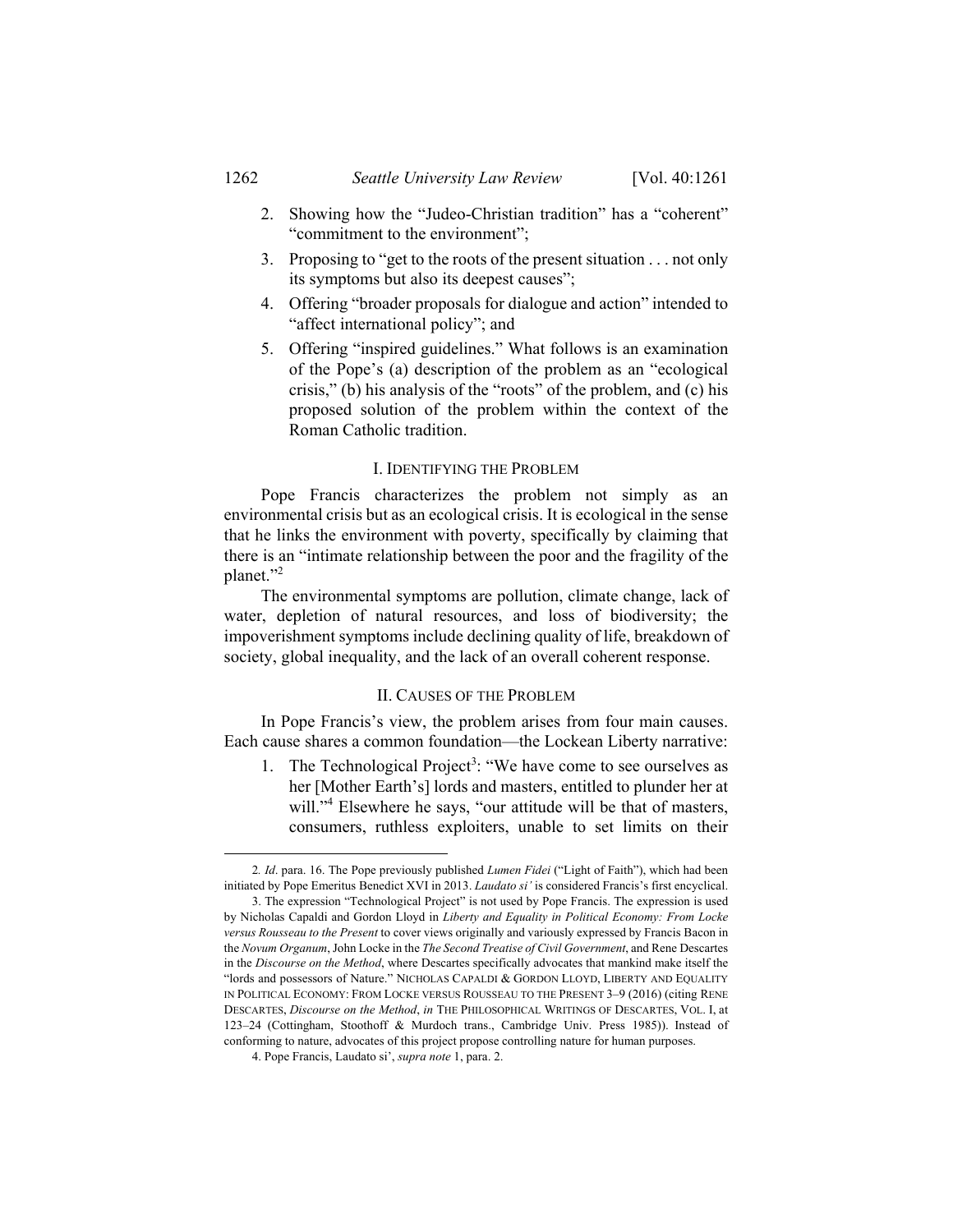immediate needs."<sup>5</sup> He also identifies a "techno-economic paradigm,"<sup>6</sup> the "dominant technocratic paradigm."<sup>7</sup> In referencing Romano Guardini's *The End of the Modern World*, Pope Francis says, "Modern anthropocentrism has paradoxically ended up prizing technical thought over reality, since 'the technological mind sees nature as an insensate order, as a cold body of facts, as a mere 'given,' as an object of utility, as raw material to be hammered into useful shape; it views the cosmos similarly as a mere 'space' into which objects can be thrown with complete indifference.'"8

2. Market economies (capitalism): Pope Francis does not use the term "capitalism" but he speaks disparagingly of allowing "the invisible forces of the market to regulate the economy."<sup>9</sup> "Here too, it should always be kept in mind that 'environmental protection cannot be assured solely on the basis of financial calculations of costs and benefits. The environment is one of those goods that cannot be adequately safeguarded or promoted by market forces."<sup>10</sup> "Once more, we need to reject a magical conception of the market, which would suggest that problems can be solved simply by an increase in the profits of companies or individuals."11 He advocates a "critique of the 'myths' of a modernity grounded in a utilitarian mindset (individualism, unlimited progress, $12$  competition, consumerism, the unregulated market)" $13$  or "our unrestrained delusions of grandeur."<sup>14</sup> He also links the Technological Project with a market economy: "Technology, which, is linked to business interests . . . . .<sup>"15</sup> Elsewhere Pope Francis asserts that "the market tends to promote extreme consumerism."<sup>16</sup> He has a suspicion that markets undermine political institutions, as in the case of "huge global

 <sup>5</sup>*. Id.* para. 11.

<sup>6</sup>*. Id.* para. 53.

<sup>7</sup>*. Id.* para. 101 and developed at paras. 101–14.

<sup>8</sup>*. Id.* para. 115.

<sup>9</sup>*. Id.* para. 123.

<sup>10</sup>*. Id.* para. 190.

<sup>11</sup>*. Id.*

<sup>12</sup>*. See id.* para. 78.

<sup>13</sup>*. Id.* para. 210.

<sup>14</sup>*. Id.* para. 11. Pope Francis's arguments about the gap between the rich and the poor, the limits of growth, the need for redistribution, and the suggestion of a world government are similar to the views of the noted French socialist economist Thomas Piketty. For a summary and critique of Piketty, see CAPALDI & LLOYD, *supra* note 3, at 195–216.

 <sup>15.</sup> Pope Francis, Laudato si', *supra* note 1, para. 20; *see also id.* para. 34.

<sup>16</sup>*. Id.* para. 203.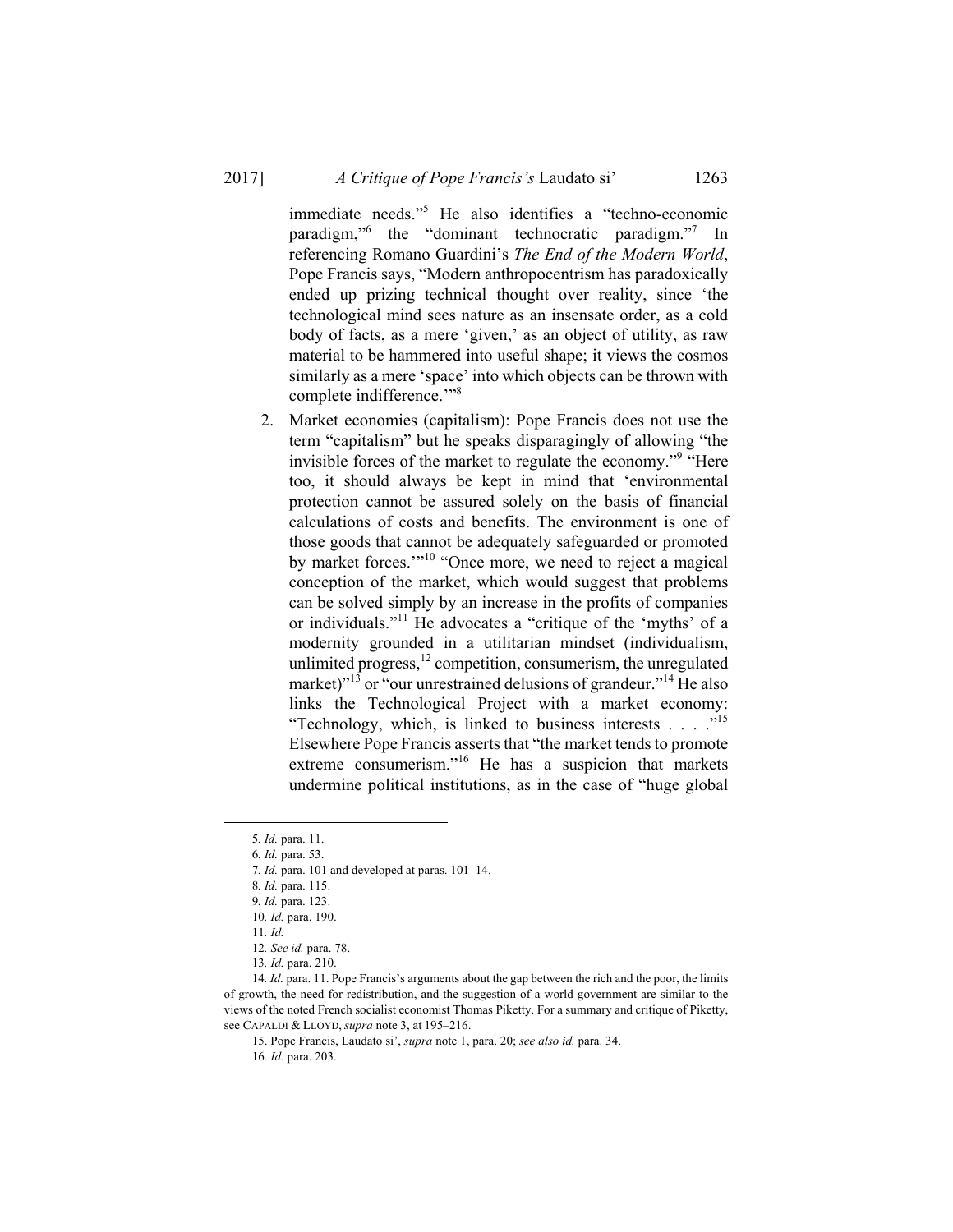economic interests which, under the guise of protecting [individual nations], can undermine [their] sovereignty."<sup>17</sup>

3. Limited government: Pope Francis also believes that the present world order of nation states is no longer functional, primarily because nation states exhibit crony capitalism and/or state capitalism instead of globalism. "[P]olitical authorities will always be reluctant to intervene, all the more when urgent needs must be met. To take up these responsibilities and the costs they entail, politicians will inevitably clash with the mindset of shortterm gain and results which dominates present-day economics and politics."18 "The twenty-first century, while maintaining systems of governance inherited from the past, is witnessing a weakening of the power of nation states, chiefly because the economic and financial sectors, being transnational, tends to prevail over the political."<sup>19</sup>

A politics concerned with immediate results, supported by consumerist sectors of the population, is driven to produce short-term growth. In response to electoral interests, governments are reluctant to upset the public with measures which could affect the level of consumption or create risks for foreign investment. "The myopia of power politics delays the inclusion of a far-sighted environmental agenda within the overall agenda of governments."<sup>20</sup>

He is also careful to loop back this feature and connect it to the Technological Project and market economies: "[O]ur politics are subject to technology and finance. There are too many special interests, and economic interests easily end up trumping the common good and manipulating information so that their own plans will not be affected."<sup>21</sup> This is not an argument about specific defective nation-states but about the whole notion of nation-states. Although the Pope is generally supportive of traditional communities, this is one form of community of which he is not.

4. Cultures of autonomous individualism: "Men and women of our postmodern world run the risk of rampant individualism, and many problems of society are connected with today's self-centered culture of instant gratification. We see this in the

 <sup>17</sup>*. Id.* para. 38.

<sup>18</sup>*. Id.* para. 181.

<sup>19</sup>*. Id.* para. 175.

<sup>20</sup>*. Id.* para. 178.

<sup>21</sup>*. Id.* para. 54.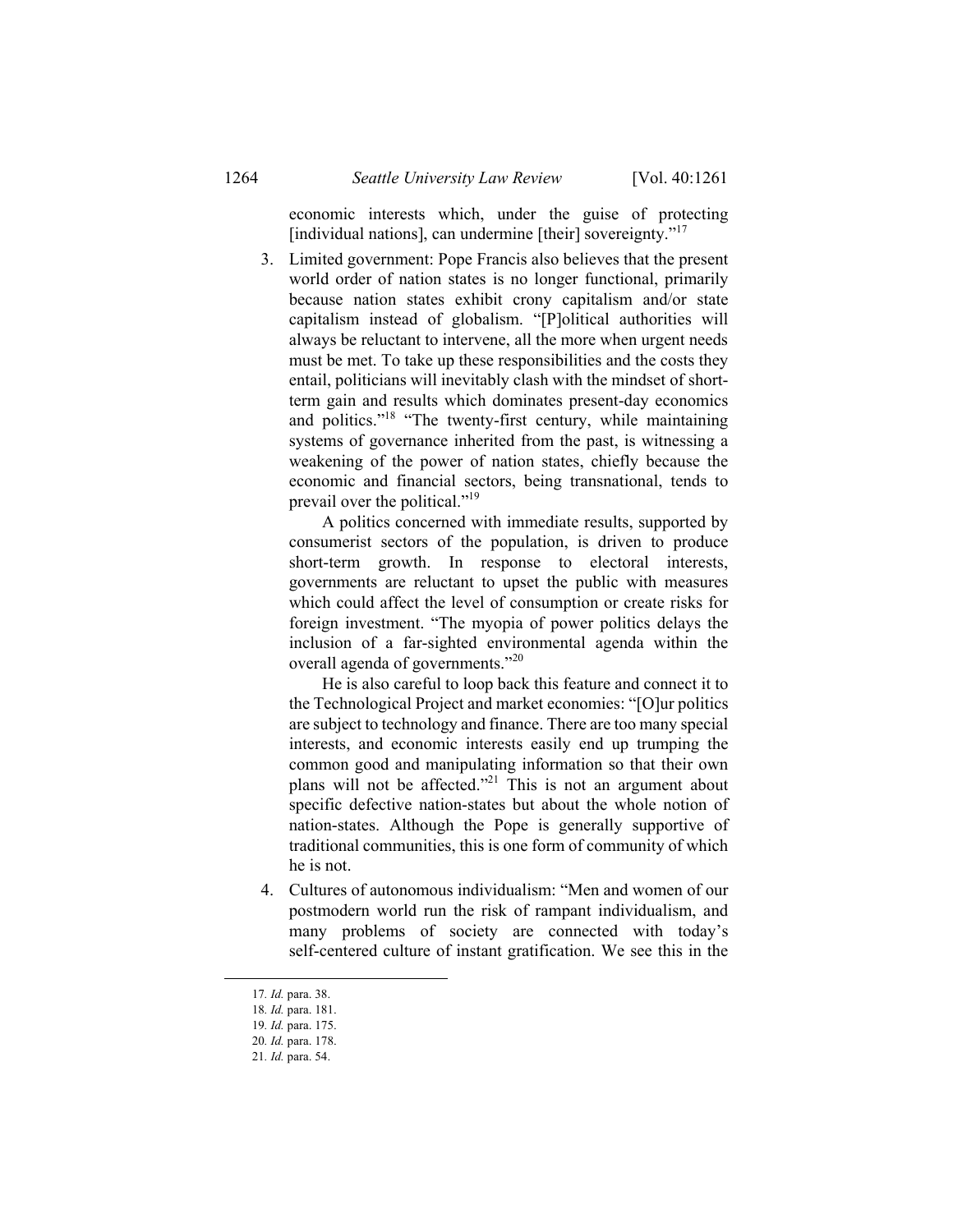crisis of family and social ties and the difficulties of recognizing the other."22

Disinterested concern for others, and the rejection of every form of self-centeredness and self-absorption, are essential if we truly wish to care for our brothers and sisters and for the natural environment. These attitudes also attune us to the moral imperative of assessing the impact of our every action and personal decision on the world around us. If we can overcome individualism, we will truly be able to develop a different lifestyle and bring about significant changes in society.<sup>23</sup>

These four causes that Pope Francis views negatively are the four positive features of the so-called Lockean Liberty narrative.<sup>24</sup> Locke was a Protestant, specifically a Puritan: God intended us to work; it is part of God's design that human beings become self-sufficient. Luther insisted that worldly work is a duty. The Catholic notion of good works was transformed by Calvin into an obligation to work diligently as a sign of grace. If human beings work and acquire things, they will become self-reliant, and they will learn how to govern themselves economically and politically. God commanded us to develop the world, and through our labor to create property that was not already present. For Locke, the "*chief end* therefore, of men's uniting into commonwealths and putting themselves under government is *the preservation of their property*."25 The Technological Project demands a free market (capitalism), limited government, the rule of law, and the cultivation of individual freedom and responsibility.

God, who has given the world to men in common, has also given them reason to make use of it to the best advantage of life and convenience . . . . [I]t cannot be supposed that he meant it should always remain common and uncultivated. He gave it to the use of the industrious and rational . . . not to the fancy or covetousness of the quarrelsome and contentious . . . . For it is labor indeed that puts the difference of value on everything . . . of the products of the earth useful to the life of man, nine-tenths are the effects of labor.<sup>26</sup>

 <sup>22</sup>*. Id.* para. 162.

<sup>23</sup>*. Id.* para. 208.

 <sup>24.</sup> CAPALDI & LLOYD, *supra* note 14, at 1–14.

 <sup>25.</sup> JOHN LOCKE, SECOND TREATISE OF CIVIL GOVERNMENT para. 124 (Lester DeKoster ed., Wm. B. Eerdmans Publ'g Co. 1978) (1689) (emphasis added).

<sup>26</sup>*. Id.* paras. 26, 34, 40. Without mentioning Locke, there is an implicit rebuttal of Locke offered by Pope Francis. *See* Pope Francis, Laudato si', *supra* note 1, para. 67.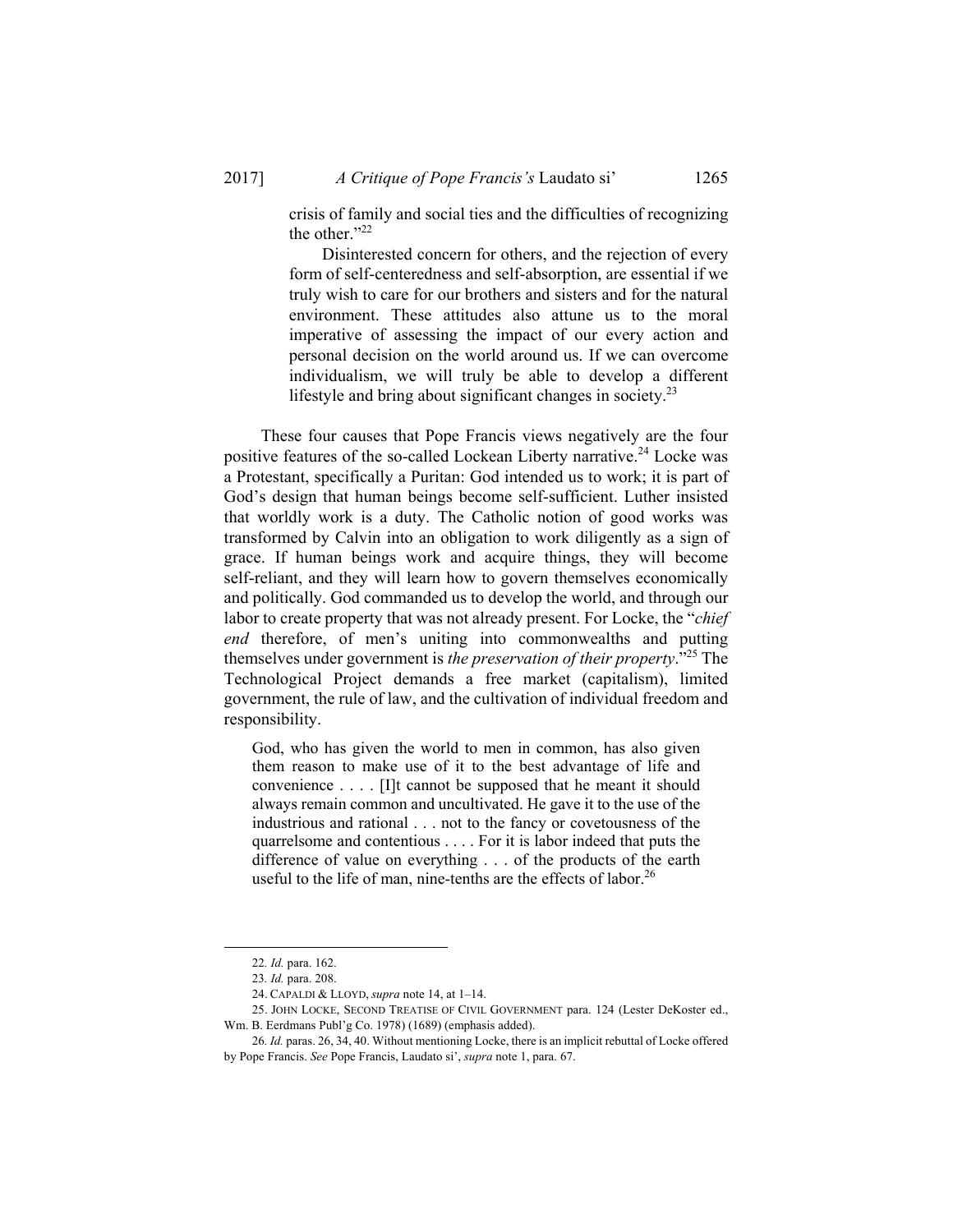Pope Francis's intellectual inspiration is the work of Taparelli, the Jesuit who introduced the concept of "social justice" and articulated a neo-Thomistic Catholic theory self-consciously designed to rebut the views of Locke and Adam Smith. Taparelli attributed their views to the Protestant Reformation for two reasons: it promoted private judgment over the authority of the Roman Catholic Church, and it substituted, in his view, individualism for communal loyalty. In a Catholic economy, instead of wages being determined by supply and demand in the market, employers must pay a living wage sufficient to support the workers and their families. There was a liberal version of social justice articulated by Rosmini in the nineteenth century, but since WWII, Taparelli's anti-Locke/Smith version has prevailed. $27$ 

In his opposition to Locke, Taparelli reflects the Rousseau Equality narrative:<sup>28</sup>

- 1. The Technological Project is bad because it replaced small scale agriculture (romanticization of nature).
- 2. The Market Economy is bad because private property is theft and divides society between owners and workers ('haves' and 'have nots').
- 3. Limited Government is bad. In place of private interests, we need a *General Will* (retrieval of the classical conception of community).
- 4. Law is an extension of politics (the Lockean rule of law is an instrument of oligarchic oppression).
- 5. Communal identity replaces the autonomous individual.

Since the nineteenth century, there have been several definitions or understandings of 'socialism.' Marx and Engels derided 'utopian socialism' for being another form of liberalism whereas they promoted 'communism' because the latter entails public ownership and control of property or the means of production. This latter view is what the Church has always opposed. However, in the twentieth century, 'socialism' has also come to mean not public ownership but public control of private property. Nazism (National Socialism) was such a form. Some would argue this is a distinction without a difference. In the sense of public control, Catholic Social Thought is sympathetic to, if not supportive of, 'socialism,' or more precisely 'democratic socialism.'

 <sup>27.</sup> Thomas Patrick Burke, *The Origins of Social Justice: Taparelli d'Azeglio*, 52 MOD. AGE 97, 97–106 (2010).

 <sup>28.</sup> Pope Francis also endorses egalitarianism. *See* Pope Francis, Laudato si', *supra* note 1, para. 46. *See generally id.* paras. 48–52.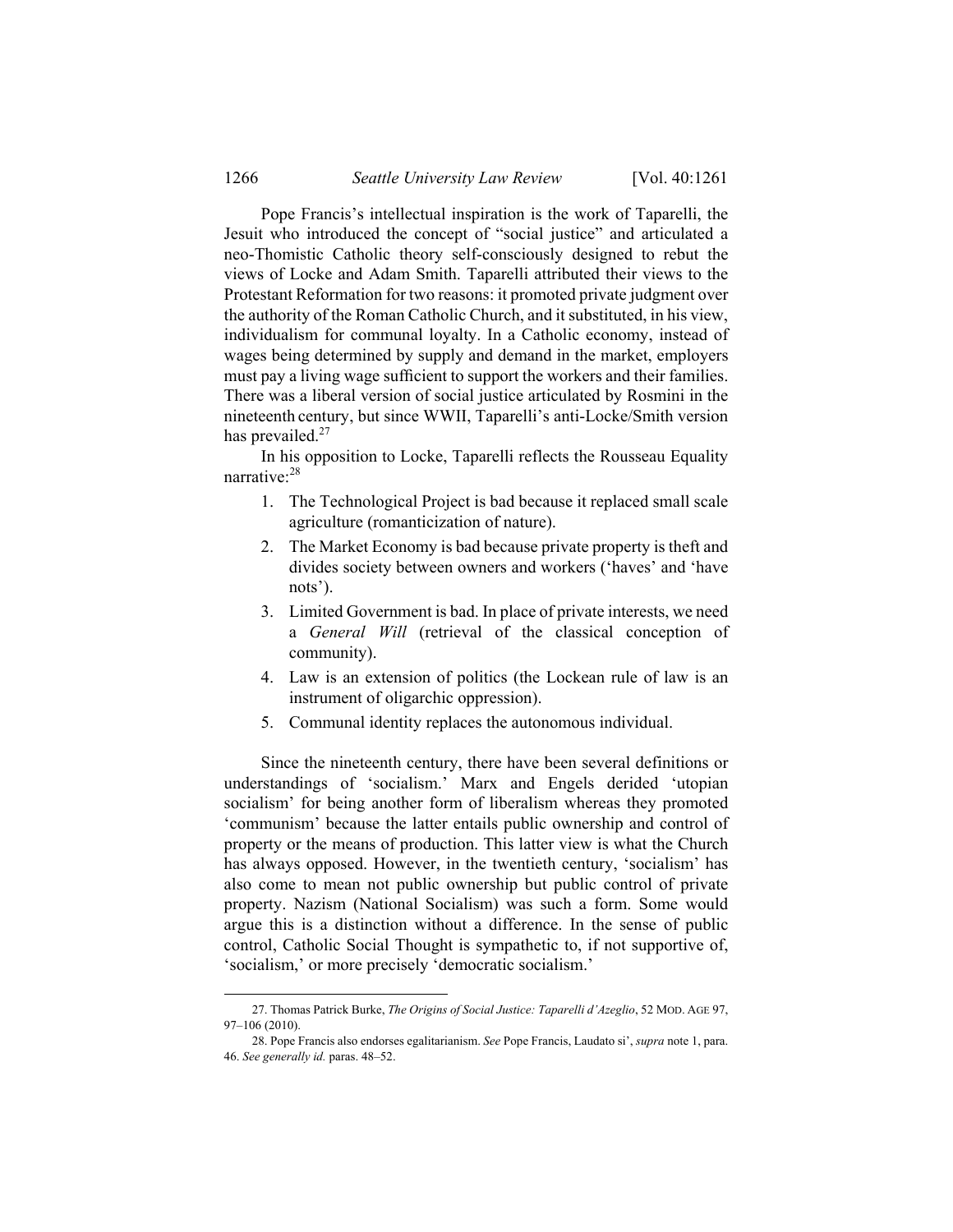### III. POPE FRANCIS'S SOLUTION TO THE PROBLEM

The solution involves embracing both a theological vision and a Corporatist political economy.

# *A. Theological Vision: Bible Interpreted from the Point of View of Aristotle (Non-Evolutionary Organic Metaphysics) via Aquinas.*

It is important to put Roman Catholic Theology in historical perspective. Christianity began as a reform movement in Judaism, hence the expression Judeo–Christian. In practice, this encompasses both the *Old Testament* and the *New Testament*. Neither text references Greek philosophy. In view of the expectation that the second coming was imminent, early Christians did not develop a philosophical framework for several centuries. Eventually, they presented an initial philosophical rationale of and for themselves in Platonic terms. This philosophy is especially evident in the works of St. Augustine. Following the reintroduction of Aristotle's works to the West in the eleventh century, Christians came to understand themselves in Aristotelian terms, as is evident in the works of St. Thomas Aquinas.

Aristotle's *Metaphysics* is teleological. Guided by a non-evolutionary biology, Aristotle conceived of the universe as teleological: the world has a larger encompassing purpose and everything in it is arranged in a hierarchical system in which every entity, human and non-human, pursues its own goal but always in relation to, and subordinate to, the overarching goal. Needless to add, Aristotle did not put this in Christian terms.

When the Church adopted this philosophical perspective and sacralized it, we find a physical universe in which everything serves God's Will. Generally, all living things have a smaller and a larger purpose, and every human being has a narrower purpose (personal salvation and contribution to the social common good) and a broader purpose understood as stewardship of the whole of nature.

Translated into contemporary biological terms, but without subscription to the concept of evolution, the physical world is one whole vast ecosystem, where the ecosystem is to be understood as a teleological one. The social world (all human institutions) is part of the ecosystem. The consequences of this system are:

- 1. Every individual human being has a divinely inspired telos such that without focusing on it we shall not live fulfilling lives but empty or destructive ones.
- 2. Every individual is connected in a larger social web such that there is no personal fulfilment outside meeting our social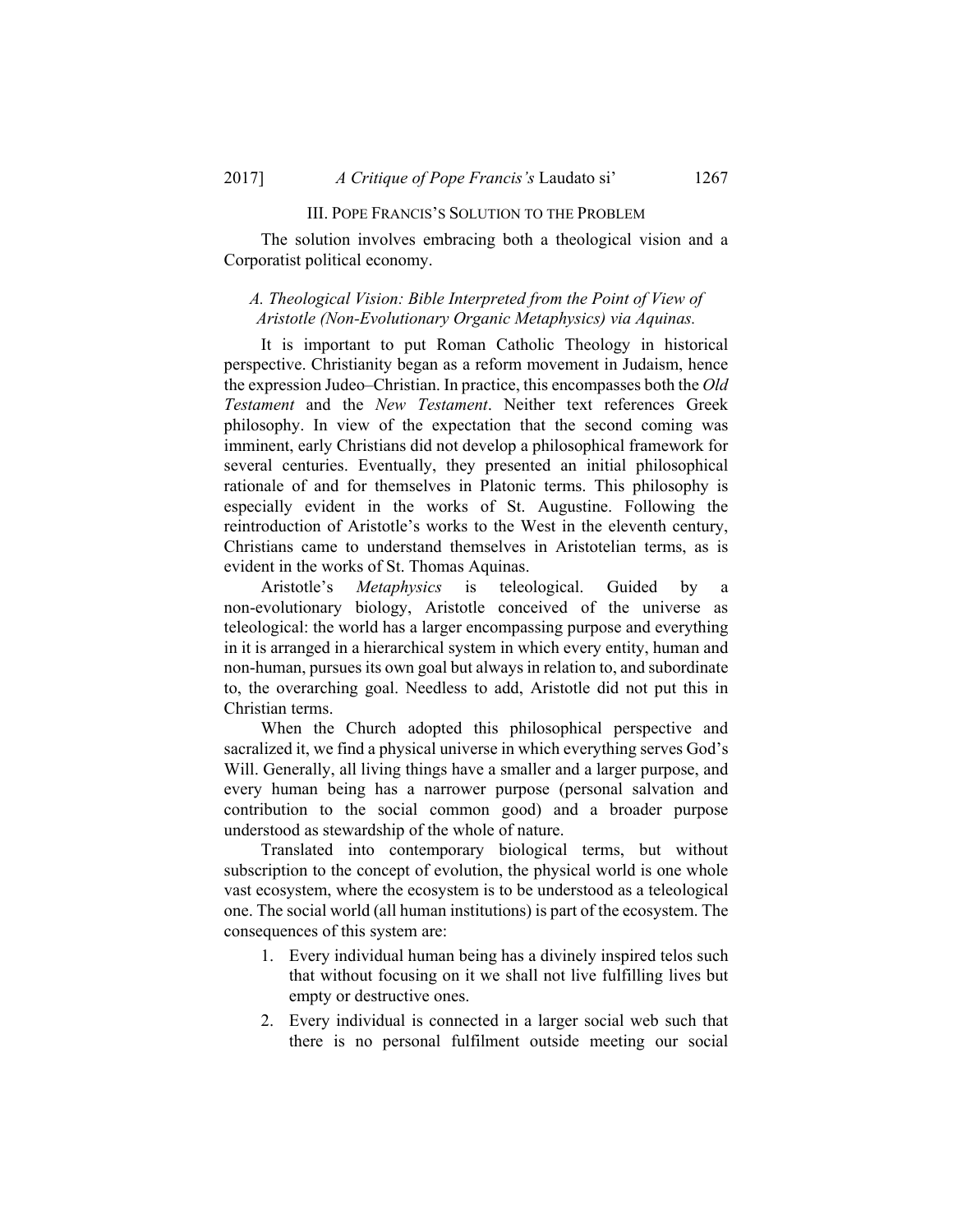obligations. The social dimension is constitutive of who we are. We are members of a world society.

- 3. As members of a world society, we collectively have an obligation to fulfill God's will in the stewardship over nature.
- 4. The authoritative and definitive interpretation of the entire web of relationships is vested in one overarching institution, standing above all governments, the Church.

There is to be a World Moral Authority (Ecumenical Papacy). "We need to strengthen the conviction that we are one single human family. There are no frontiers or barriers, political or social, behind which we can hide . . . .<sup>229</sup> There is to be a Global Political Institution with enforceable policies $30$  (world government):

[I]t is essential to devise stronger and more efficiently organized international institutions, with functionaries who are appointed fairly by agreement among national governments, and empowered to impose sanctions. As Benedict XVI has affirmed in continuity with the social teaching of the Church: 'To manage the global economy; to revive economies hit by the crisis; to avoid any deterioration of the present crisis and the greater imbalances that would result; to bring about integral and timely disarmament, food security and peace; to guarantee the protection of the environment and to regulate migration: for all this, there is urgent need of a true world political authority, as my predecessor Blessed John XXIII indicated some years ago.'31

#### *B. Corporatist Political Economy*

Corporatism is based on ideas that can be traced back again to Aristotle and Medieval Christendom's notion that society is an enterprise association, specifically, that it has a collective goal or telos. Human nature can only be fulfilled within a political community. The emphasis is not on the individual but the political community whose perfection allows the individual members to fulfill themselves and find happiness. Human society is understood to be both a collective<sup>32</sup> distinct from the individual and constitutive of the individual. We are who we are because of our membership in the collectivity.

 <sup>29.</sup> Pope Francis, Laudato si', *supra* note 1, para. 52.

<sup>30</sup>*. See id.* para. 173.

<sup>31</sup>*. Id.* para. 175.

<sup>32</sup>*. Collective*, WIKIPEDIA, https://en.wikipedia.org/wiki/Collective.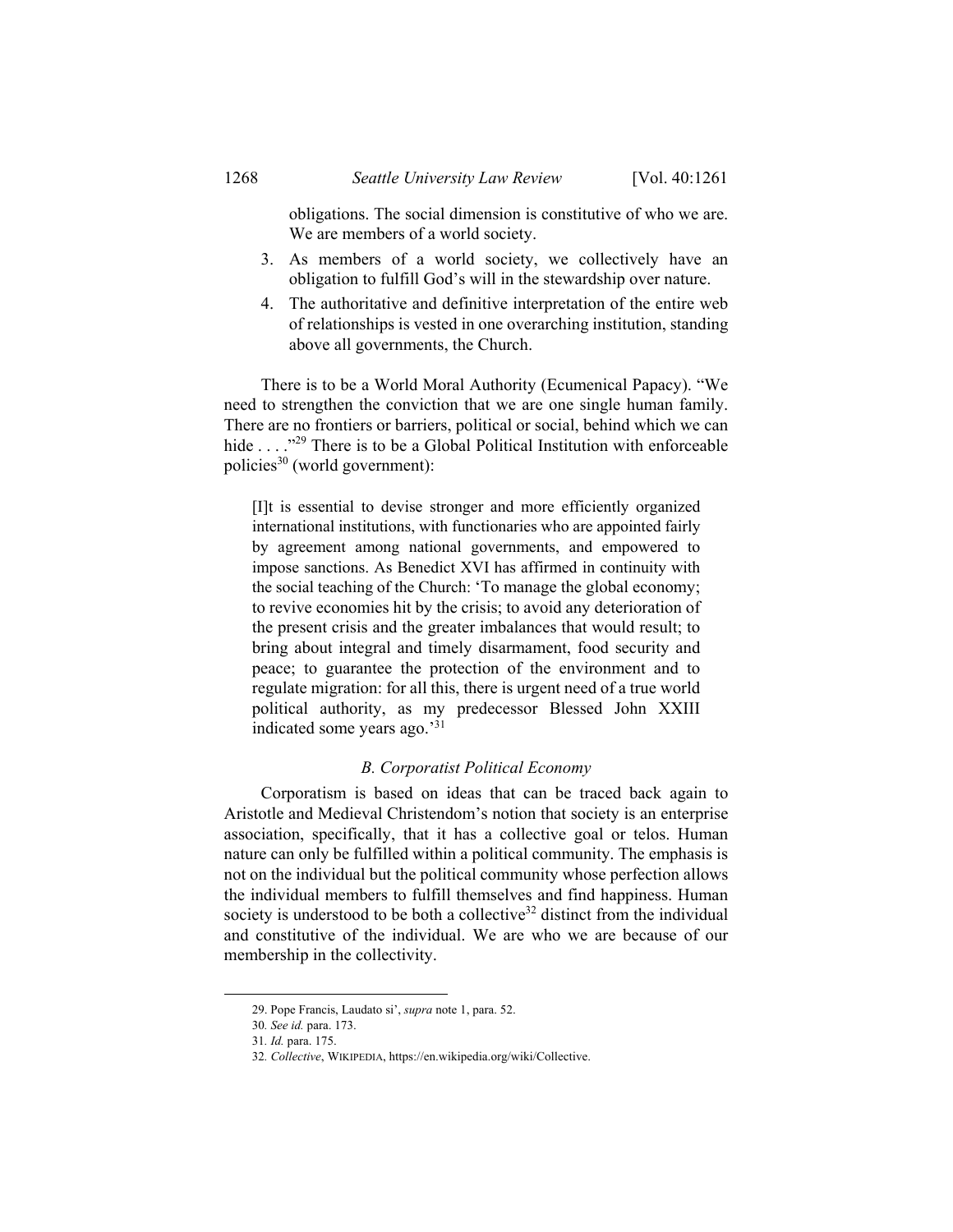Alarmed during the latter half of the nineteenth century both by the perception that the capitalist division of labor destroyed human and social integrity, promoted moral and social chaos, led to chronic conflict between employers and employees, and provided no framework for the resolution of conflict, and the equal fear that the rise of socialism would lead to the abolition of private property, Pope Leo XIII organized a commission in 1881 to formulate a version of corporatism that focused on social justice.<sup>33</sup> The commission defined corporatism as a "system of social organization that has at its base the grouping of men according to the community of their natural interests and social functions, and as true and proper organs of the state they direct and coordinate labor and capital in matters of common interest." In *Rerum Novarum* (1891), Pope Leo gave his blessing to trade unions and urged government to recognize their status. Although Pope Leo denied that the state should totally control the economy, and emphasized a social model of *subsidiarity* and interlocking institutions, the state still retained a vital role in promoting social justice. Corporatism is (a) a form of socialism that (b) acknowledges private property and (c) designates the Church as final arbiter. The Church understands itself as superior to the government, as the protector of individuals and other institutions from domination by political and economic institutions.

There is to be a managed global economy:

In different ways, developing countries, where the most important reserves of the biosphere are found, continue to fuel the development of richer countries at the cost of their own present and future. The land of the southern poor is rich and mostly unpolluted, yet access to ownership of goods and resources for meeting vital needs is inhibited by a system of commercial relations and ownership which is structurally perverse. The developed countries ought to help pay this debt by significantly limiting their consumption of non-renewable energy and by assisting poorer countries to support policies and programmes of *sustainable* development.<sup>34</sup>

The word sustainable appears eighteen times in the encyclical.<sup>35</sup>

As part of the managed economy there will be a transformation, nay correction, of obtainable products and services. The purpose behind this economy is to eliminate consumerism. Consumerism is not defined by Pope Francis, but the concept of consumerism appears in Catholic writings

 <sup>33.</sup> For detailed studies of corporatism, see PETER J. WILLIAMSON, CORPORATISM IN PERSPECTIVE: AN INTRODUCTORY GUIDE TO CORPORATIST THEORY (1989); PETER J. WILLIAMSON, VARIETIES OF CORPORATISM: A CONCEPTUAL DISCUSSION (1985); Randall K. Morck & Bernard Yeung, *Corporatism and the Ghost of the Third Way*, CAPITALISM & SOCIETY, Nov. 2010, at 1.

 <sup>34.</sup> Pope Francis, Laudato si', *supra* note 1, para. 52 (emphasis added).

<sup>35</sup>*. Id.* paras. 13,18, 28, 50–52, 102, 114, 140, 159, 164, 167, 169, 180, 191–94.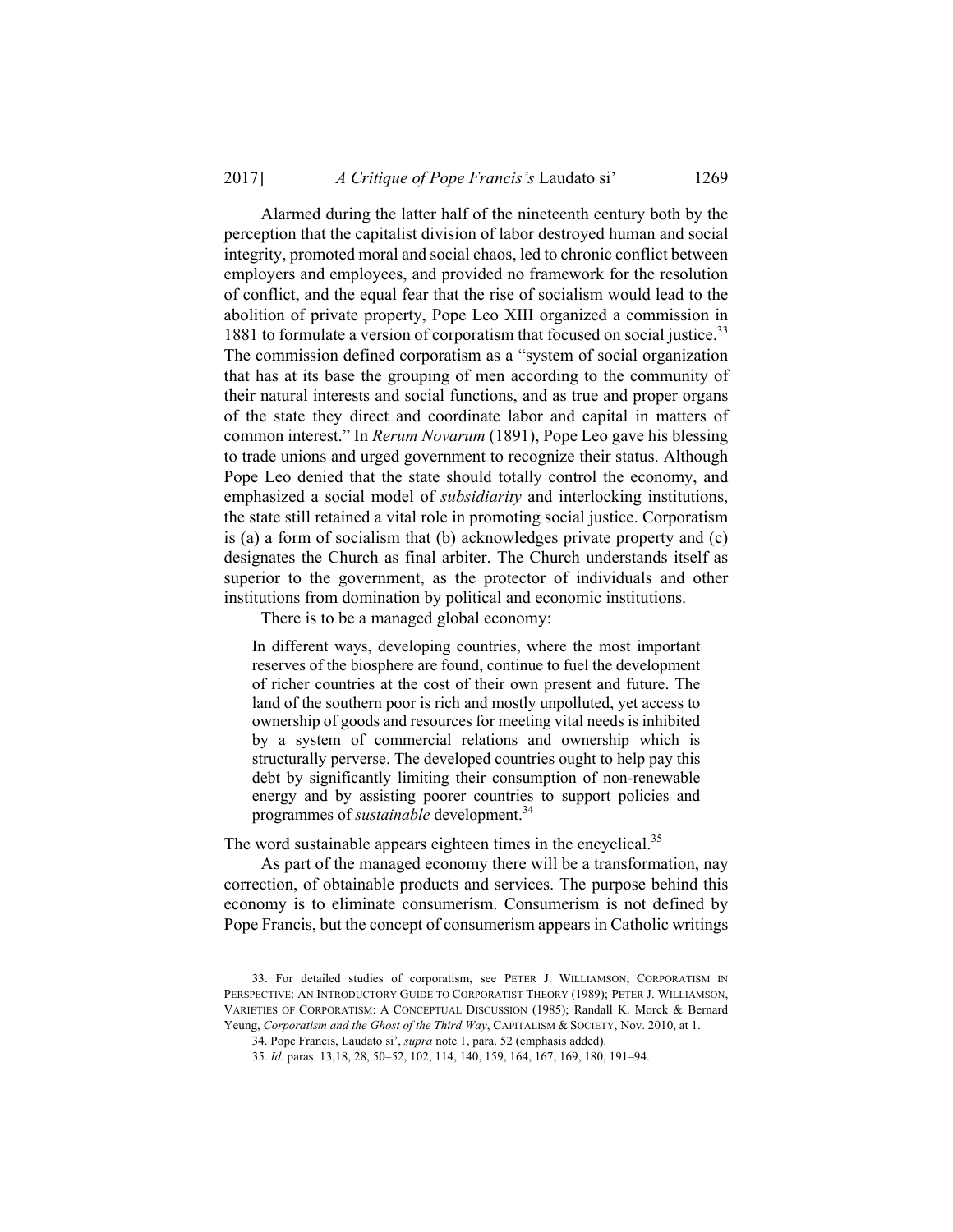1270 *Seattle University Law Review* [Vol. 40:1261

on business ethics<sup>36</sup> and means a personal and social disorder in which consumers believe that happiness and fulfillment are achieved by compulsive "retail therapy" and endless acquisition of goods and services in ever-increasing amounts, a compulsive–obsessive disorder fueled by manipulative advertising. The Pope further advocates universal employment: "[I]t is essential that 'we continue to prioritize the goal of access to steady employment for everyone,' no matter the limited interests of business and dubious economic reasoning."37 He is also an advocate of the redistribution of wealth: "[A] better distribution of wealth, concern for the environment and the rights of future generations . . . by itself the market cannot guarantee integral human development and social inclusion."38 Rather than recognizing that we may have misconceived the problem of poverty and that sometimes poorer indebted countries have mismanaged foreign aid and external investment,<sup>39</sup> he sides with the Rousseau–Marx claim that the poor have been exploited by the rich: "The foreign debt of poor countries has become a way of controlling them," and "developed countries ought to help pay this debt by significantly limiting their [own] consumption of non-renewable energy."40 This is a standard refrain in Latin America to explain (or perhaps, excuse) why Latin America has lagged in economic development. Curiously, up until 1932, Argentina had a higher standard of living than the U.S. before it descended into Peronist corporatism.

## IV. REBUTTAL: MISDIAGNOSES OF THE PROBLEM, CAUSES, AND SOLUTIONS

Environmental degradation is not the product of technology but the result of not enough technology; poverty is not the product of market economies but the lack of a viable market economy; social dysfunction is not the product of individual autonomy but the failure of traditional communities to adapt to the challenges and promises of modern individualism; political short-sightedness is not a reflection of limited national governments but a product of political economy hubris as well as the absence of the rule of law as understood in the Anglo-American sense.

 <sup>36.</sup> William T. Cavanaugh, *The Unfreedom of the Free Market*, in WEALTH, POVERTY, AND HUMAN DESTINY 103 (Doug Bandow & David L. Schindler eds., 2003).

 <sup>37.</sup> Pope Francis, Laudato si', *supra* note 1, para. 127.

<sup>38</sup>*. Id.* para. 109.

<sup>39</sup>*. See* WILLIAM EASTERLY, THE WHITE MAN'S BURDEN (2006).

 <sup>40.</sup> Pope Francis, Laudato si', *supra* note 1, para. 52.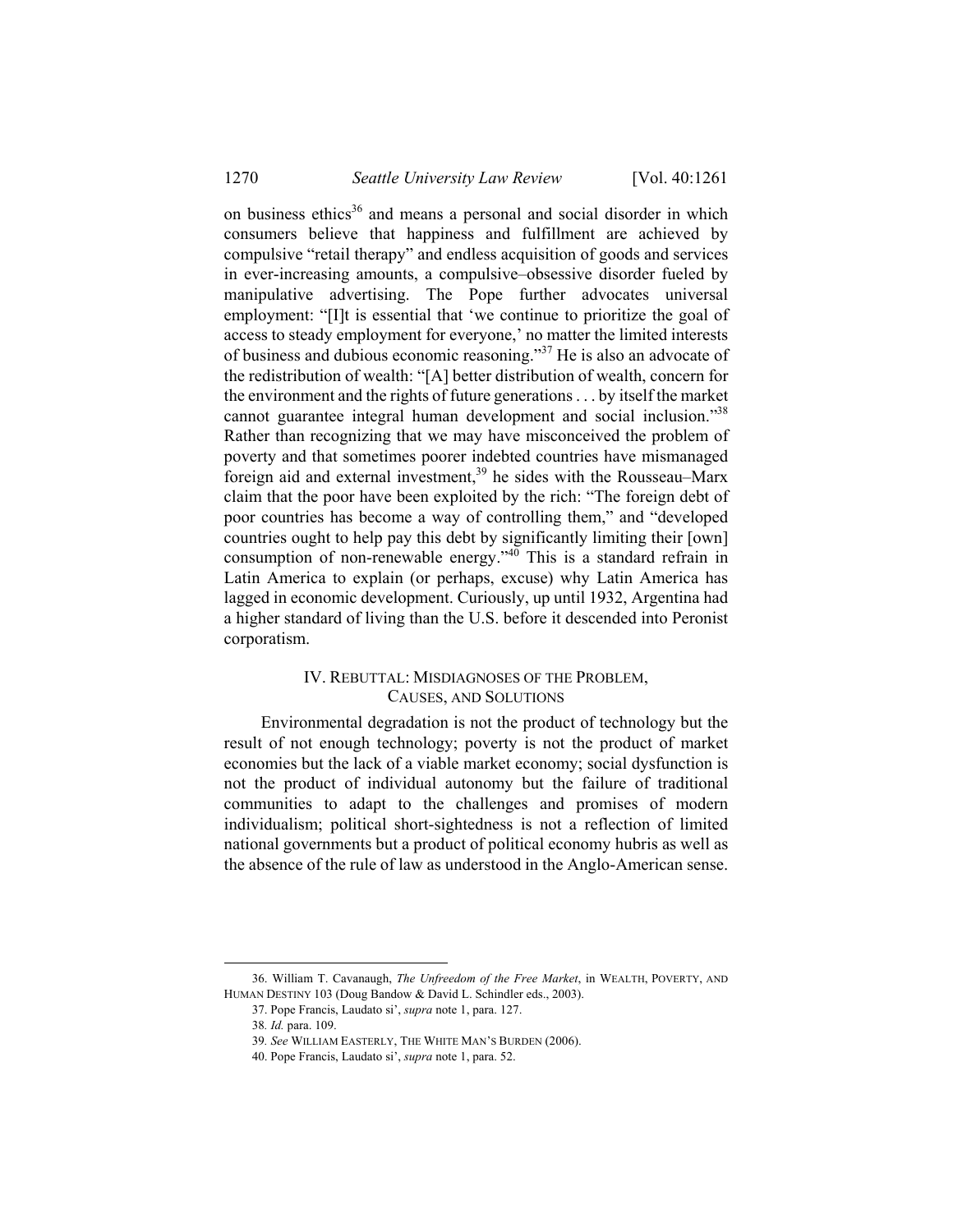#### *A. Environment*

In his endeavor to sacralize the earth, the Pope presumes that the only relevant frame of reference is planet Earth. We do not just live on planet Earth; planet Earth is a part of a larger solar system which in turn is part of a larger, perhaps *infinite*, universe. To assume that what we think we know now is true of the entire universe is the fallacy of composition (i.e., what is true of the part is true of the whole). Are we destined to occupy only the earth? Are there habitable planets elsewhere in the universe? What happens to humanity when the sun, our star, begins to cool and finally burns out? Are we limited just to the resources on earth or can resources from elsewhere be obtained?

The Pope seems committed to the "Gaia theory: $14$ " the view that the earth is one giant, all-encompassing ecosystem in which both organisms and inorganic elements on Earth form a self-regulating system that supports life.<sup>42</sup> In addition to the scientific objections to this theory, there are many significant things in the environment, including living things (e.g., the Ebola virus), that put humanity in a life-and-death struggle against nature. Some would argue that the Technological Project is our only hope of overcoming the threats of nature. The Pope's position is reminiscent of Aquinas' argument that the regularities in nature are a kind of proof of a benevolent God's existence. Opponents have responded by pointing out irregularities.<sup>43</sup> In the nineteenth century this so-called argument from design was revived and applied only to the organic world, again to be rebutted by Darwin. On what scientific basis can we conclude that biodiversity is human friendly as opposed to a potential threat to humanity? We are once again confronted with the theological conundrum of how an all-powerful and benevolent creator could have created an imperfect world.

This is not the place to argue the merits of various scientific hypotheses, but it is worthwhile pointing out that His Holiness is on thin ice, and if he turns out to be wrong, then the Church may be facing the embarrassment of a new and contemporary Galilean moment. The Pope's entire argument against the Technological Project hinges on this one feature. Pope Francis has accused supporters of the Technological Project of a dangerous optimism and an intellectual anthropocentrism. In

 <sup>41</sup>*. See generally* J.E. LOVELOCK, GAIA: <sup>A</sup> NEW LOOK AT LIFE ON EARTH (1979). Various limited versions of "Gaia theory" have supporters but many serious critics.

<sup>42</sup>*. See* Pope Francis, Laudato Si', *supra* note 1, paras. 23–25.

 <sup>43.</sup> For a discussion of the teleological or physico-theological argument, also known as the argument from design or intelligent design argument, see St Thomas Aquinas, *Summa Theologica: Article 3, Question 2.* For the most famous critique of this argument, see generall*y* DAVID HUME, DIALOGUES CONCERNING NATURAL RELIGION (1779).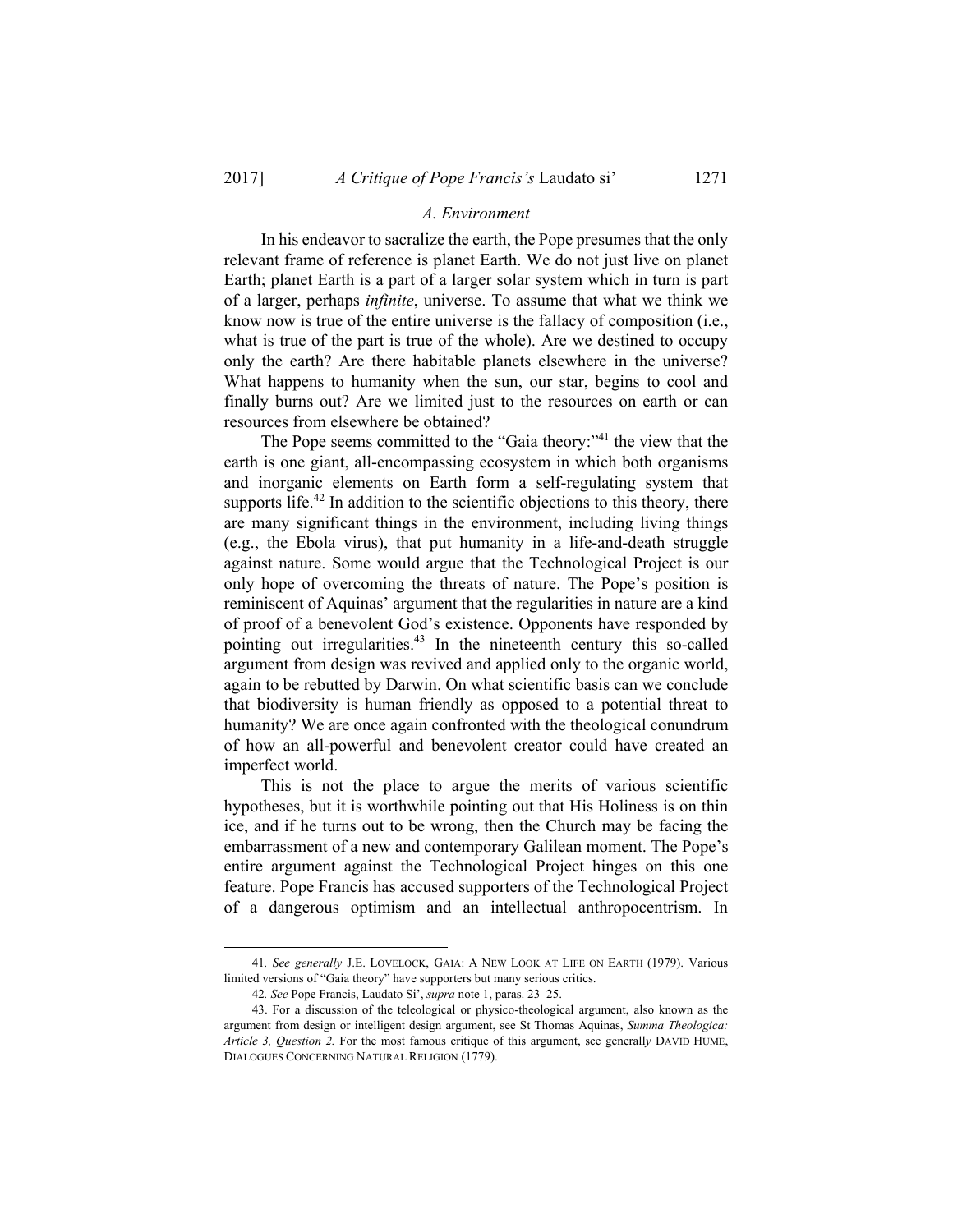response, supporters of the Technological Project would argue that, in the absence of total knowledge, we no longer have the luxury of optimism, and no choice except to pursue the Technological Project. We cannot guarantee that the Technological Project will not itself be a cause of human destruction; but then again, we cannot guarantee that without it we will be able to defend humanity against all potential mortal threats. The argument cuts both ways.

The Technological Project may not be a symptom of hubris but of human prudence. Besides, the assertion or presupposition that nature has a purpose, divine or otherwise, is itself a form of anthropomorphism. Is knowledge of the world a fact about an objective structure, or are we always projecting a human frame of reference? How would we decide? Is this not an act of faith and not really science? Should public policy be based on competing theological visions? Perhaps what we are witnessing is the politicization of science.

On the issue of science, it is worth reviewing what the Pope has said about climate change (global warming, etc.). Although conceding that there are alternative scientific accounts, and that some of these alternatives either exempt or minimize the alleged damage caused by human industrial activity, it is clear that he has concluded that human beings in the grip of the Technological Project and market economies are the main culprits.<sup>44</sup>

The Pope has also dismissed the idea that future technology can rectify these issues. He eschews "blind confidence in technical solutions,"<sup>45</sup> as well as "irrational confidence in progress and human abilities"46 or "the myth of progress."47 He asserts, without qualification or support, the claim that "it is not possible to sustain the present level of consumption in developed countries."48 He is opposed to "buying the organs of the poor for resale"49 but does not explain how we can obtain enough of those organs to save lives without a market or without advances in medical technology.

There is no mention or consideration of Julian Simon's<sup>50</sup> argument that natural resources are not finite: we are interested in the function not

 <sup>44.</sup> Pope Francis, Laudato si', *supra* note 1, para. 23 (stating that "global warming in recent decades . . . [is] mainly [] a result of human activity").

<sup>45</sup>*. Id.* para. 14.

<sup>46</sup>*. Id.* para. 19.

<sup>47</sup>*. Id.* para. 60.

<sup>48</sup>*. Id.* para. 27.

<sup>49</sup>*. Id.* para. 123.

<sup>50</sup>*. See generally* JULIAN SIMON, THE ULTIMATE RESOURCE (1981). Simon maintained that increasing technology makes more resources available; although supplies may be limited physically, supplies may be recycled, and new alternatives are developed by the market. Simon also argued that population is the solution to resource scarcities and environmental problems because people and markets innovate. *Id.*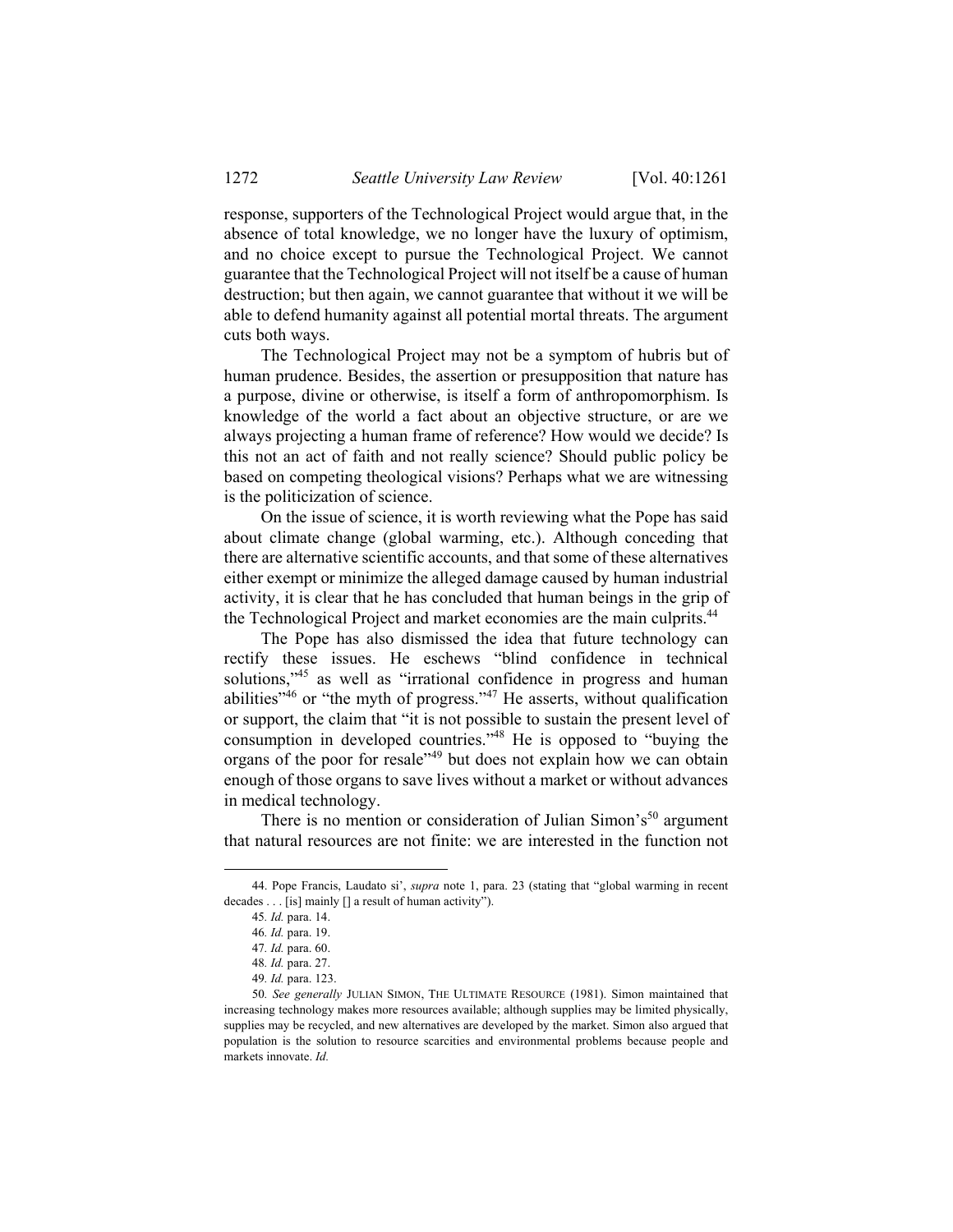the resource, there are substitutable resources, and the universe through space exploration offers potentially infinite resources. There is no consideration of the extent to which the Technological Project can actually save species from new threats that animals are unable to combat on their own, or through the reconstitution of their DNA, and thereby enhance biodiversity.

One would think that preserving the environment from human misuse and husbanding natural resources would entail population control. On the contrary, the Pope rejects the Malthusian implications and insists, in adherence to Catholic doctrine, that "demographic growth is fully compatible with an integral and shared development."<sup>51</sup> But, if the population continues to grow and resources need to be managed, then by what mathematical calculation would humanity be able to overcome a steadily declining lifestyle for everyone over time? Far from demanding that population be controlled, Simon pointed out that population growth increases the likelihood of entrepreneurial and technological creativity.

At this stage of the climate change debate, how can the Pope definitively argue that human beings are the primary culprit? Nowhere does he discuss allegations of fraud on the part of researchers committed to the hypothesis that human beings are the main culprits for climate change. The prudent course of action is to keep all options open, but it is clear that the Pope is committed to believing that climate change is primarily a product of human action,<sup>52</sup> that it is an existential threat to the whole planet, $53$  and that coordinated international political action is the only defensible policy.54 In retrospect, it is clear that he needs to believe this or his entire argument collapses. Given the origins of the doctrine of social justice in Taparelli's anti-Locke, pro-Rousseau framework, we can at least identify part of the philosophical framework within which the Pope moves.

If we turn to the larger Aristotelian framework that seems to have been imposed on Roman Catholic thought both in the Middle Ages and revived by Leo XIII in the late nineteenth century, there is an additional danger. Both in the Middle Ages and in our own secular age, the Aristotelian framework has been secularized. Political rulers have invoked Aristotle to claim, more consistently with Aristotle's own texts, that secular rulers of the political state, with or without claims of divine right,

 <sup>51.</sup> Pope Francis, Laudato si', *supra* note 1, para. 50.

<sup>52</sup>*. Id.* para. 23.

<sup>53</sup>*. Id.* para. 25.

<sup>54</sup>*. Id.* para. 175.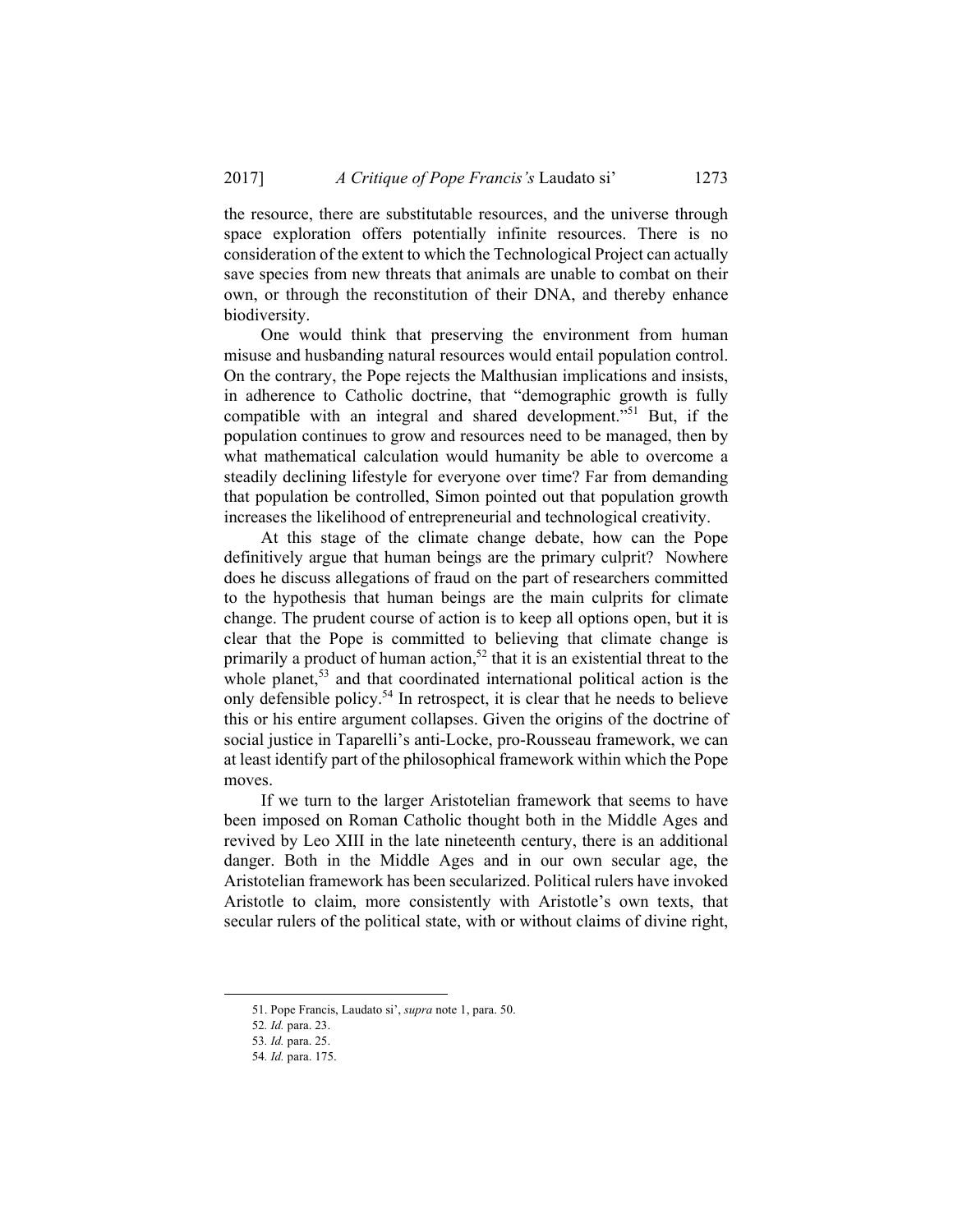are preeminent.<sup>55</sup> By adhering to a Rouseauean line, the Pope is in danger of aiding and abetting the rise of an all-powerful international secular political authority. Both the Catholic left and the secular left are only too ready to advance a basically political agenda that will ultimately prove hostile to an independent Church.

If we use Aristotle as our framework, then there is no free will, indeed no notion of a will, but only a natural teleology that is either corrupted by the environment or restored by the environment. This leads to the Rousseauean belief that human beings are naturally good and only corrupted by their environment, which in turn encourages the belief that a government powerful enough to control all of the institutions in society could engage in social technology and restore people to their natural condition.

Roman Catholicism has never been able to deal adequately with the problem of human error or evil: Saint Augustine advocated some version of free will (emphasized by Protestantism) but this could never be squared with teleology, not even in Aquinas. Roman Catholicism has always been in danger of having to rebuff utopia movements among its followers.<sup>56</sup> Although the Pope rejects the idea of a technological utopia, he seems to suggest that humanity can achieve one politically. In what sense does Catholicism entail that we can have any kind of happy ending in this world? If Catholicism is to be a comfort and inspiration to us as we journey through life under the shadow of death and fraught with evil, then why should we believe this condition is a remediable one with or without technology?

The Pope offers many telling and important criticisms of the way human beings have behaved with regard to the environment, themselves, their cultural traditions, political entities, and institutions of all kinds.<sup>57</sup> Surely, we can assume that the Pope is not saying that prior to the era of the Technological Project that there was no evil. In order for his critique to remain plausible he must be saying that the features of the Lockean narrative have made matters worse. What would count as evidence for or against this presumption?

Contrary to what Pope Francis says, on every conceivable measurable scale the human race has improved. There are more people in the world, including more Catholics, and those people are living longer,

 <sup>55.</sup> WALTER ULLMAN, A HISTORY OF POLITICAL THOUGHT: THE MIDDLE AGES 167–173 (1965).

 <sup>56.</sup> For a critique of Gnosticism, see ERIC VOEGELIN, THE NEW SCIENCE OF POLITICS: AN INTRODUCTION (1951).

<sup>57</sup>*. See* Pope Francis, Laudato si', *supra* note 1, para. 118 (critiquing "biocentrism"), para. 123 (critiquing relativism), para. 143 (ignoring our "historic, artistic and cultural patrimony"), para. 169 (critiquing countries which "place their national interests above the global common good").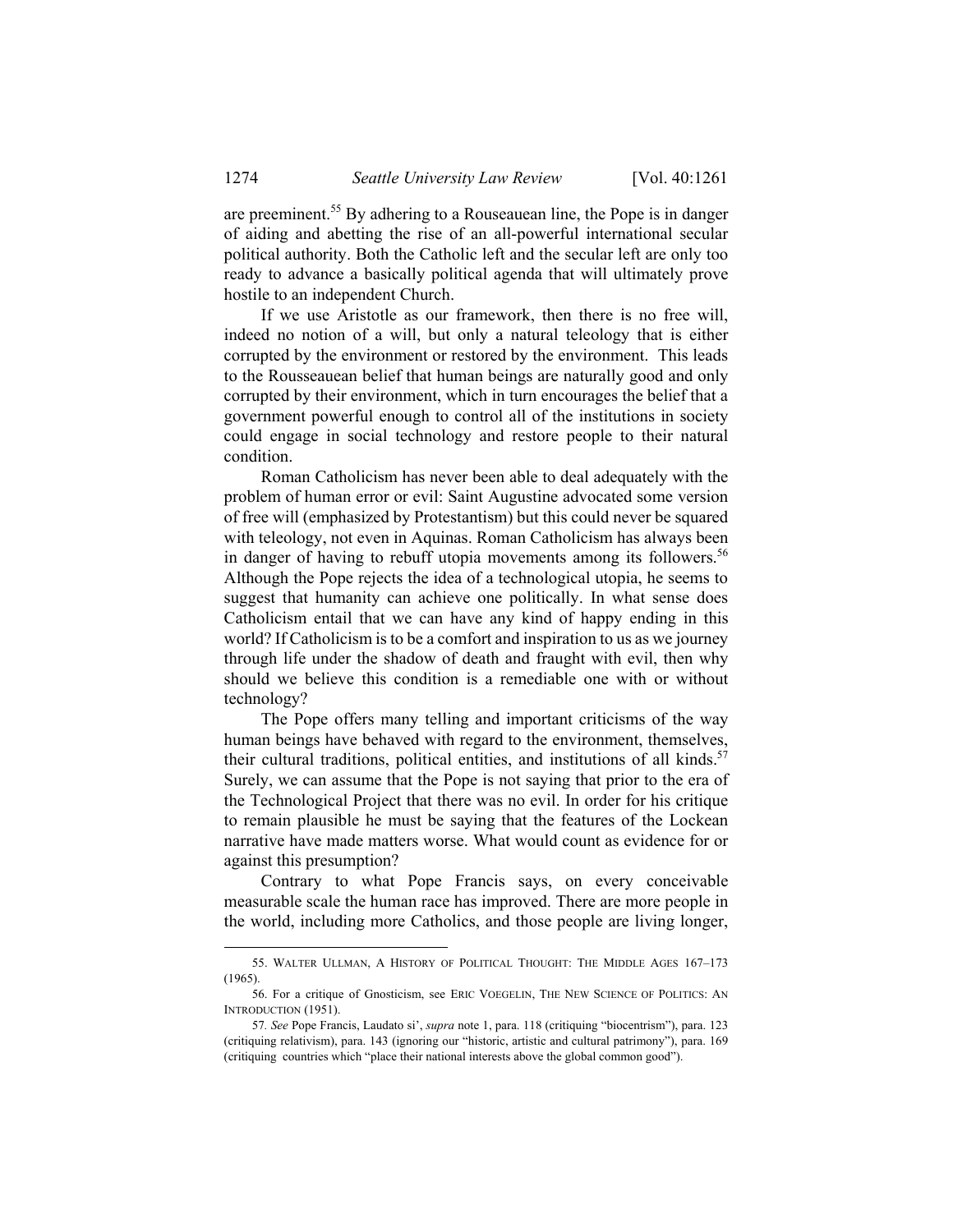healthier, and more prosperous and fulfilling lives. Moreover, the more features of the Lockean narrative that countries adopt, the more likely they are to have a better life.

A final note on the Technological Project: why assume that the only purpose of the Technological Project is to improve the material condition of humanity? Starting with Locke, and as highlighted by Hegel, the Technological Project can be viewed as a spiritual quest, one in which the transformation of the world becomes an expression of human freedom and creativity, not domination. Such a view can even be found in Catholic Social Thought. John Paul II expressed this view in *Centesimus annus*:

The original source of all that is good is the very act of God, who created both the earth and man, and who gave the earth to man so that he might have dominion over it by his work and enjoy its fruits (Gen 1:28). God gave the earth to the whole human race for the sustenance of all its members, without excluding or favouring anyone. This is *the foundation of the universal destination of the earth's goods*. The earth, by reason of its fruitfulness and its capacity to satisfy human needs, is God's first gift for the sustenance of human life. But the earth does not yield its fruits without a particular human response to God's gift, that is to say, without work. It is through work that man, using his intelligence and exercising his freedom, succeeds in dominating the earth and making it a fitting home. In this way, he makes part of the earth his own, precisely the part which he has acquired through work; this is *the origin of individual property*. Obviously, he also has the responsibility not to hinder others from having their own part of God's gift; indeed, he must cooperate with others so that together all can dominate the earth. . . . In our time, *the role of human work* is becoming increasingly important as the productive factor both of non-material and of material wealth. Moreover, it is becoming clearer how a person's work is naturally interrelated with the work of others. . . . It is precisely the ability to foresee both the needs of others and the combinations of productive factors most adapted to satisfying those needs that constitutes another important source of wealth in modern society. Besides, many goods cannot be adequately produced through the work of an isolated individual; they require the cooperation of many people in working towards a common goal. Organizing such a productive effort, planning its duration in time, making sure that it corresponds in a positive way to the demands which it must satisfy, and taking the necessary risks—all this too is a source of wealth in today's society. In this way, the *role* of disciplined and creative *human work* and, as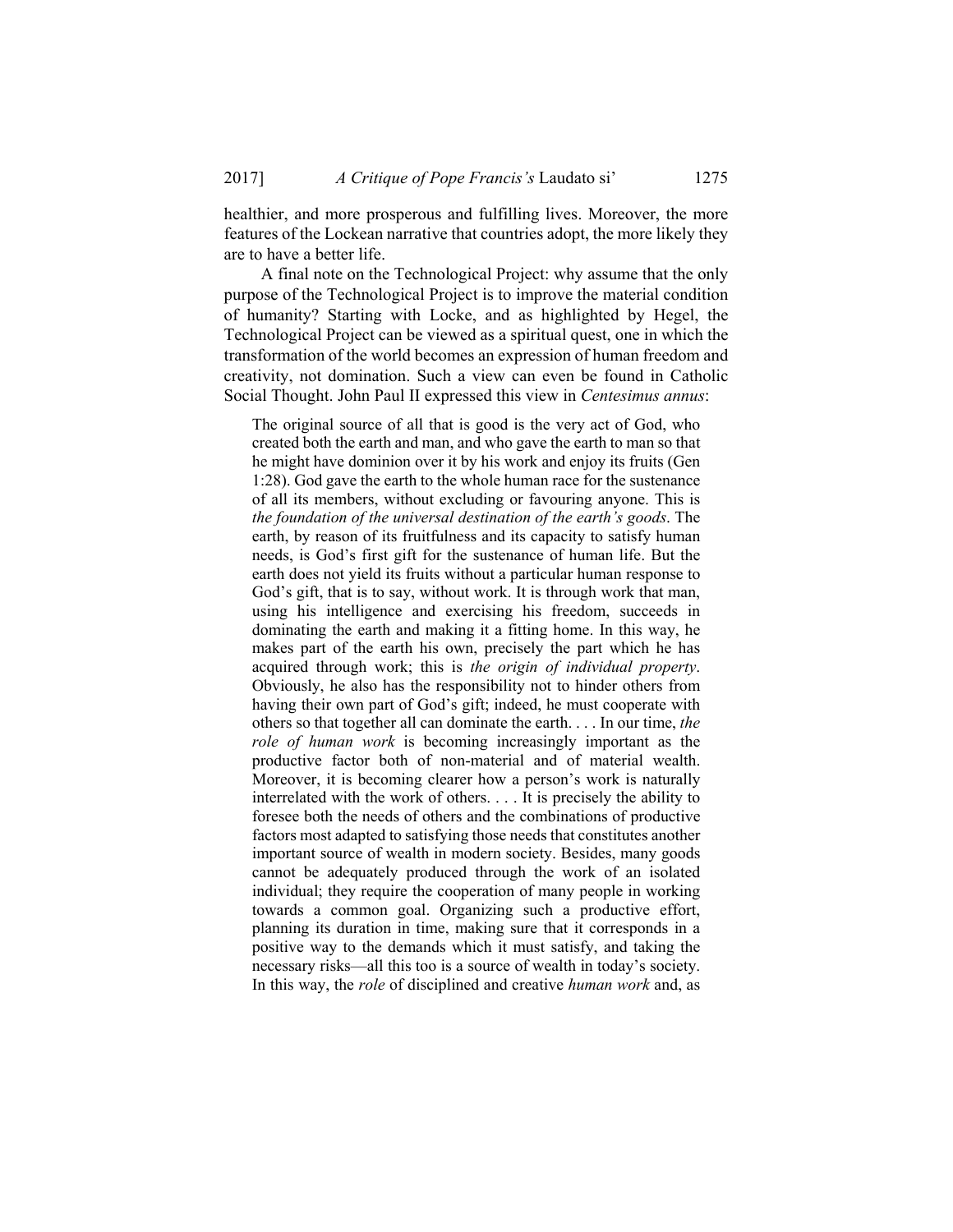1

an essential part of that work, *initiative and entrepreneurial ability* becomes increasingly evident and decisive.<sup>58</sup>

 <sup>58.</sup> Pope John Paul II, Centesimus Annus (May 1, 1991), at paras. 31–32, http://w2.vatican.va/content/john-paul-ii/en/encyclicals/documents/hf\_jpii\_enc\_01051991\_centesimus-annus.html.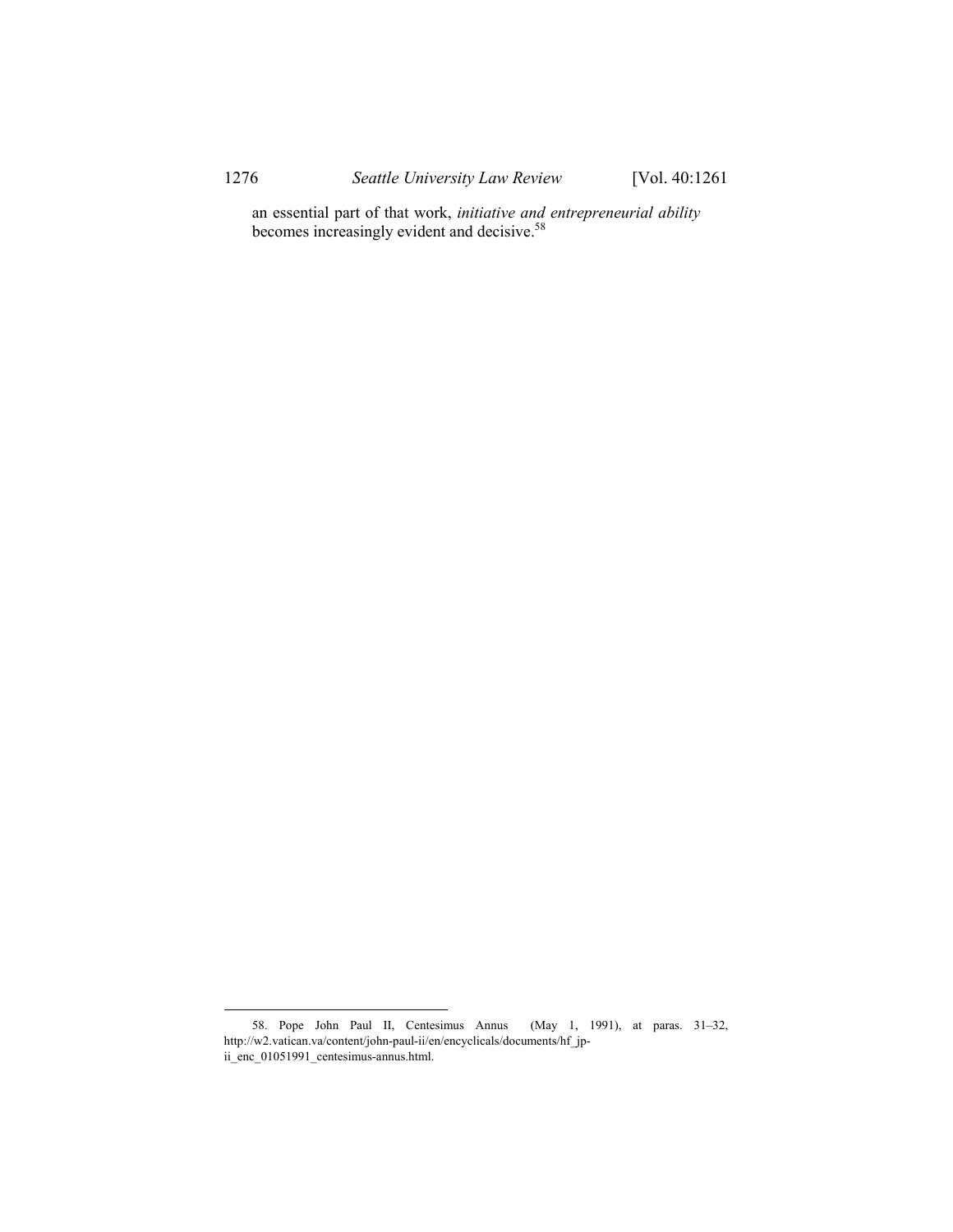## *B. Poverty*

How are we to understand 'poverty'? Let us begin by examining some larger comparative frameworks:<sup>59</sup>



 <sup>59.</sup> The first map is provided by the Fraser Institute. FRASER INSTITUTE, ECONOMIC FREEDOM OF THE WORLD: 2016 REPORT, https://www.fraserinstitute.org/sites/default/files/economic-freedomof-the-world-2016-map.pdf. The second map comes from the World Bank. *Worldwide Governance Indicators*, WORLD BANK, http://databank.worldbank.org/data/reports.aspx?source=worldwidegovernance-indicators. The third map comes from Amnesty International. *Corruption Perceptions Index 2016*, TRANSPARENCY INT'L (Jan. 25, 2017), https://www.transparency.org/news/feature/ corruption\_perceptions\_index\_2016. Colors in the second and third maps have been adjusted to facilitate comparisons.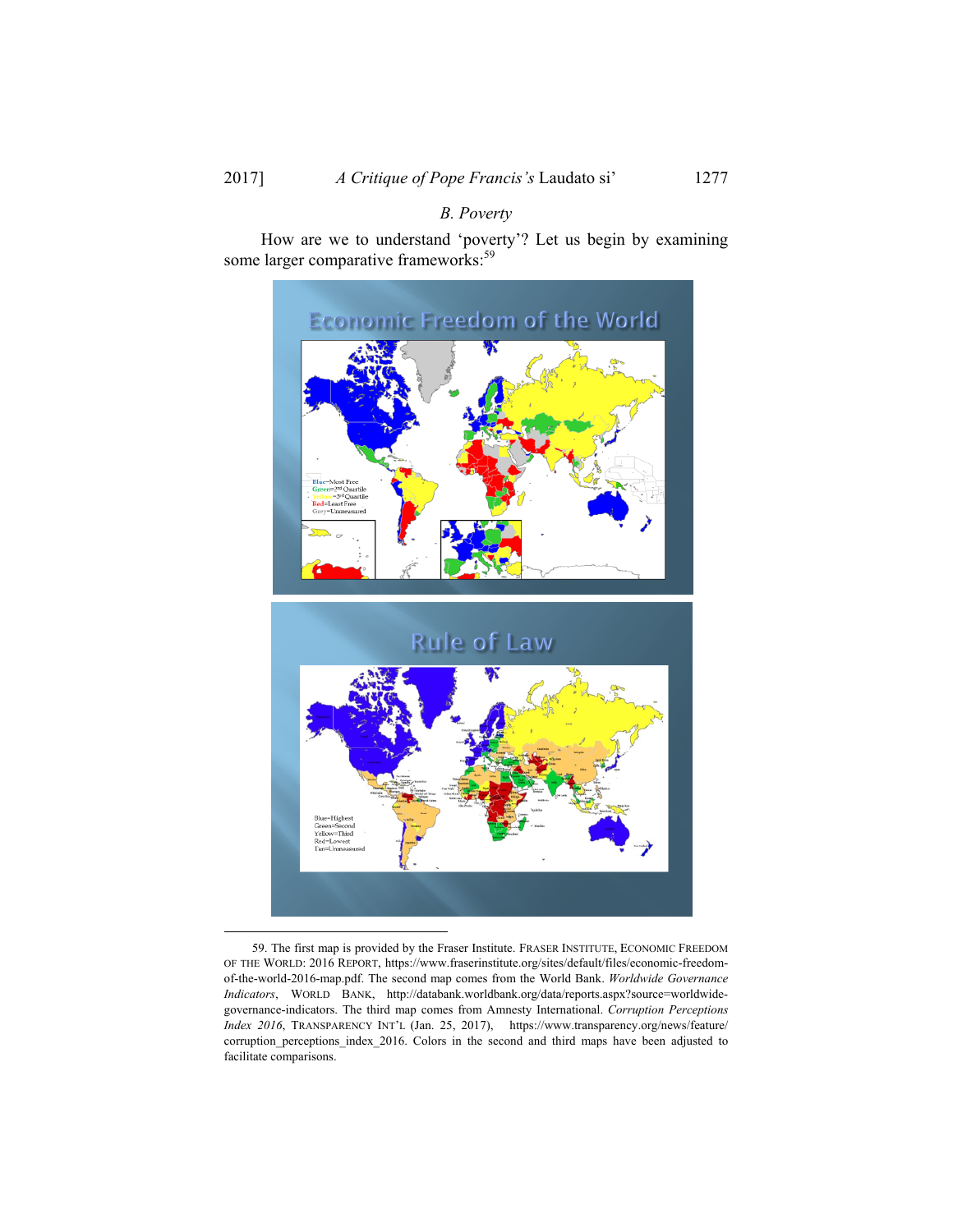

What these maps tell us is that (1) poverty exists precisely in those countries which fail to incorporate the Lockean narrative of the Technological Project, market economies, limited government, the rule of law, and the culture of personal autonomy. Further, (2) the non-Catholic countries of China and India, which used to be the poster children of poverty, have become prosperous to the extent that they have adopted the Technological Project and market economies. In addition, (3) the more countries adopt additional features of the Lockean narrative, the more they become increasingly politically free, increasingly responsible, and less corrupt. In terms of Latin America, is the continuing lack of economic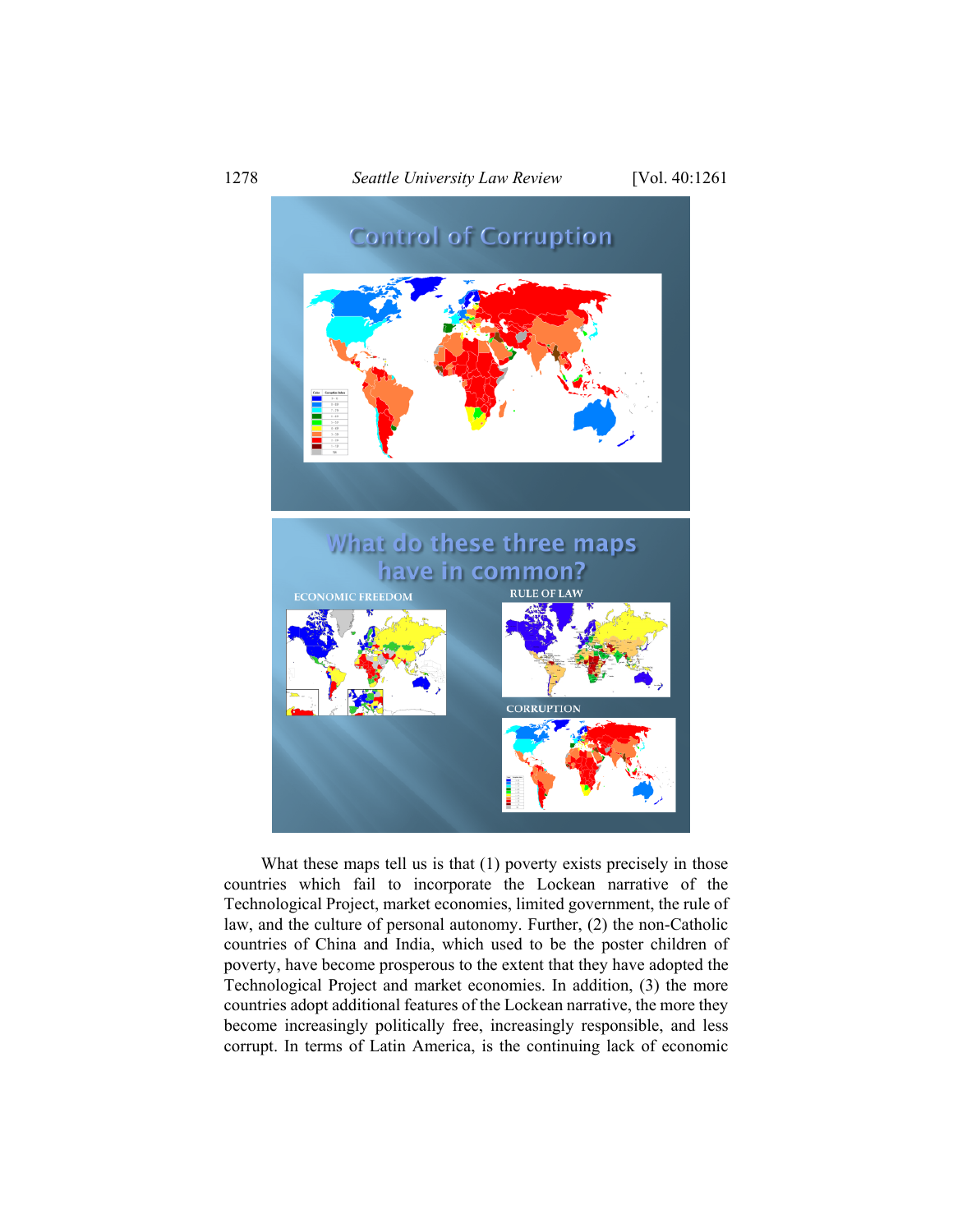development the result of exploitation by capitalists in North America or is it the result of Latin America not being capitalist and Lockean enough? $60$ 

### V. THE TECHNOLOGICAL PROJECT AND MARKET ECONOMIES

Let us also raise some deeper questions about the meaning of the concept of "poverty." If we just look at income numbers, the gap between the rich and poor has grown. However, if we look at the purchasing power (e.g., what a powerful computer costs now as opposed to twenty years ago, what medical procedures are available now compared to twenty years ago, etc.) the gap has shrunk, and it is precisely the work of the Technological Project that has raised everyone's living standard.

When "poverty" is examined relative to the concept of "consumerism" a conundrum arises. If "consumerism" is bad, and if "poor" people are spared the problems of consumerism, are the poor not better off? If the response to this conundrum is that consumerism is only bad when people purchase unnecessary goods and services, then does this not lead to the specter of a culture in which wages, prices, profits, and consumption needs are to be rigidly controlled from the top down?

The Market economy does not of itself cause or promote greed:

The impulse to acquisition, pursuit of gain, of money, of the greatest possible amount of money, has in itself nothing to do with capitalism. . . . It should be taught in the kindergarten of cultural history that this naïve idea of capitalism must be given up once and for all. Unlimited greed for gain is not in the least identical with capitalism, and is still less its spirit. Capitalism *may* even be identical with the restraint, or at least a rational tempering, of this irrational impulse.<sup>61</sup>

The term "capitalism" (as opposed to "market economy") stands for a false Euro-Marxist theory describing, in part, a permanent divide between owners and workers—something that market economies do away with; it is Marxists and liberation theologians who improperly describe

 <sup>60.</sup> For a history and critique of Liberation Theology in Latin America, see Armando de la Torre, *The Worldly Failures of Liberation Theology*, *in* BUSINESS AND RELIGION: A CLASH OF CIVILIZATIONS 409–17 (Nicholas Capaldi ed., 2005). *See* HERNANDO DE SOTO, THE OTHER PATH: THE ECONOMIC ANSWER TO TERRORISM (2002); HERNANDO DE SOTO, THE MYSTERY OF CAPITAL: WHY CAPITALISM TRIUMPHS IN THE WEST AND FAILS EVERYWHERE ELSE (2003); *see also* CARLOS RANGEL, THE LATIN-AMERICANS: THEIR LOVE-HATE RELATIONSHIP WITH THE UNITED STATES (1987); CLAUDIO VÉLIZ, THE NEW WORLD OF THE GOTHIC FOX: CULTURE AND ECONOMY IN ENGLISH AND SPANISH AMERICA (1994); PLINIO APULEYO MENDOZA ET AL., GUIDE TO THE PERFECT LATIN AMERICAN IDIOT (2001); PLINIO APULEYO MENDOZA ET AL*.*, FABRICANTES DE MISERIA: POLITICOS, CURAS, MILITARES, EMPRESARIOS, SINDICATOS (1998); CARLOS ALBERTO MONTANER, NO PERDAMOS TAMBIEN EL SIGLO XXI (1997); MARIANO GRONDONA, CONDICIONES CULTURALES DEL DESARROLLO ECONOMICO (1999).

 <sup>61.</sup> MAX WEBER, THE PROTESTANT ETHIC AND THE SPIRIT OF CAPITALISM, at xxxi (2001).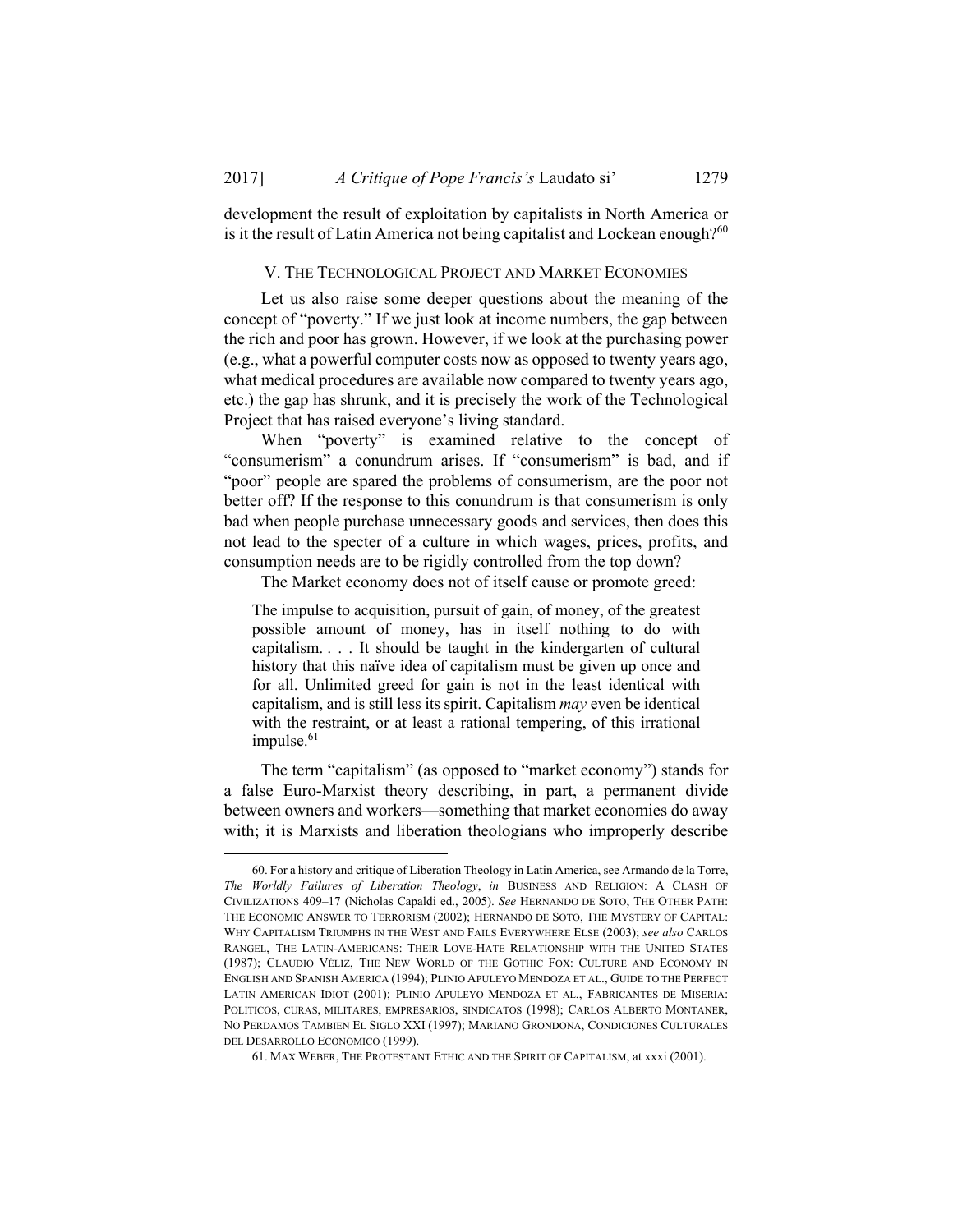Latin American feudalism as "capitalism"; dividing the world into "haves" and "have-nots" is not only simplistic but reflects a Rousseau–Marx bias. This bias is reflected in Pope Francis's claim that "resources end up in the hands of the first comer or the most powerful: the winner takes all."<sup>62</sup>

#### VI. LIMITED GOVERNMENT

The greatest amount of political freedom, economic freedom, economic prosperity, rule of law, and diminished corruption are to be found in societies that (a) limit their government from the bottom up and not from the top down, and (b) have a Protestant culture, which emphasizes personal responsibility and freedom, not collective identity. It is, after all, Anglo-Protestant societies that liberated the Vatican in WWII and defeated post-war communism.

Given the wide-ranging nature of *Laudato si'* it is interesting to note that Pope Francis does not discuss the role of law or the legal system. The reason for this relates to the difference between the Anglo-American legal system, which reflects the Locke narrative, and the Continental legal system, which is part of the Euro-centric framework of the Pope's thought. Although there is no space to discuss this issue at length here,  $63$  a few points are worth noting. The "rule of law" (as opposed to "rule through law") exists only in Anglo-American legal systems (societies). As articulated by Dicey, Fuller, Hayek, and Oakeshott, the "rule of law" is the ideal of a legal system in which laws are universal and non-instrumental procedural norms in a civil association. The laws do not tell us what to do, but rather how to do what we do. The laws serve to maximize personal autonomy. What is crucial is not judicial review but the acceptance of a constitution designed to protect individual rights, not majoritarian or authoritarian conceptions of the universal good. On the face of it, this is clearly incompatible with Catholic Social Thought's conception of a holistic community (enterprise association).

"Rule through law" (legalism) is the product of classical and medieval Continental culture that (a) promotes hierarchy (Justinian is above the law), (b) promotes a collective identity (natural law), and (c) like Canon law, encompasses the whole of one's life. Central to this

 <sup>62.</sup> Pope Francis, Laudato si', *supra* note 1, para. 82. Compare to Jean Jacque Rousseau's statement in DISCOURSE ON INEQUALITY 23 (1754): "The first man who, having enclosed a piece of ground, bethought himself saying This is mine . . . 'Beware of listening to this impostor; you are undone if you forget that the fruits of the earth belong to us all, and the earth itself to nobody.'"

<sup>63</sup>*. See* Nadia E. Nedzel, *The Rule of Law v. the Legal State: Where Have We Come From, Where Are We Going To?*, *in* 38 IUS GENTIUM: COMPARATIVE PERSPECTIVES ON LAW AND JUSTICE 289–314 (Sellers ed., 2014); Nadia E. Nedzel, *The Rule of Law: Its History and Meaning in Common Law, Civil Law, and Latin American Judicial Systems*, 10 RICHMOND J. GLOBAL L. & B. 57, 57–109 (2010).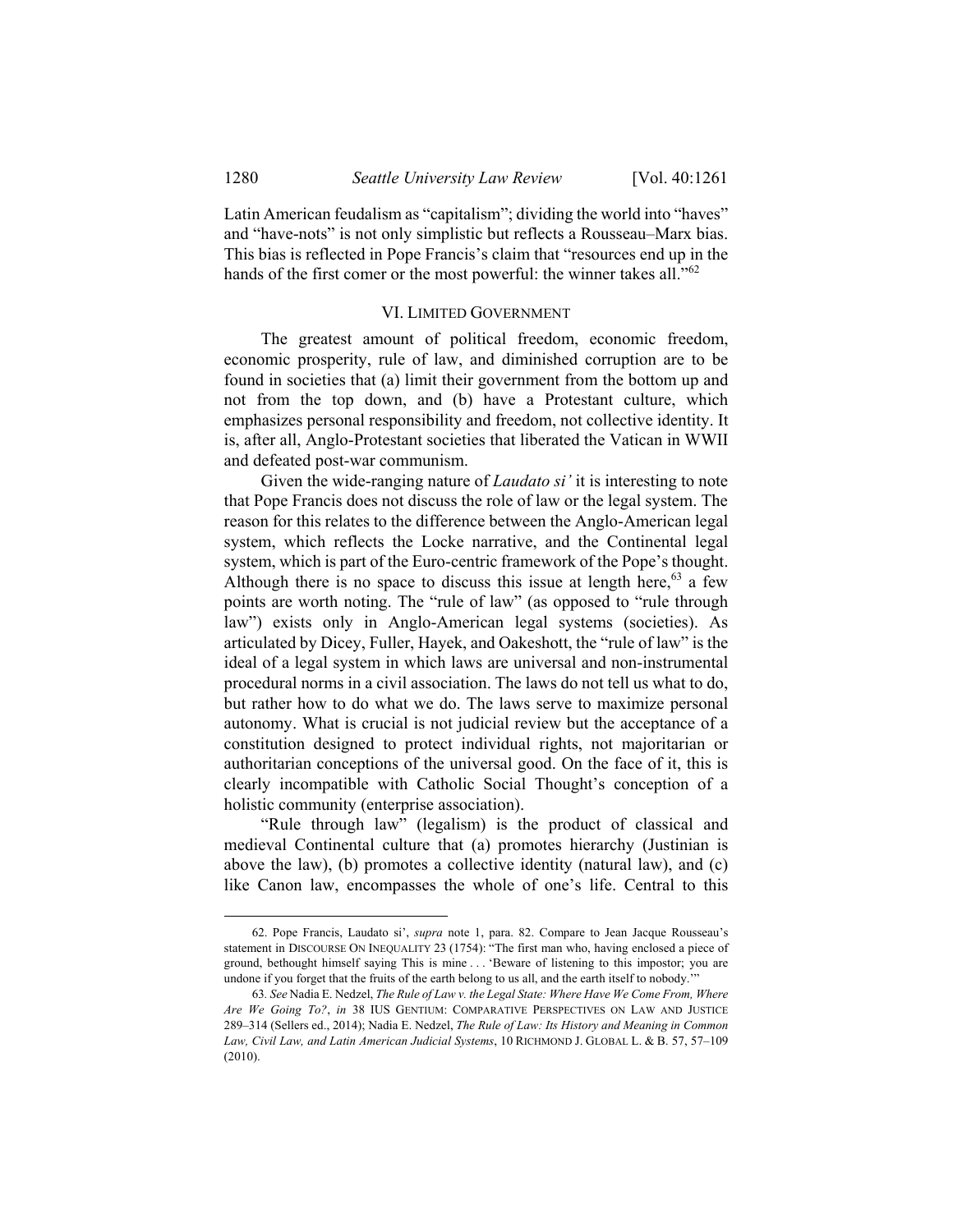conception of law is its subservience to a collective identity. In the context of the Roman Catholic Church, the unelected bureaucracy and the infallible Pope are the ultimate arbiters of the meaning of Canon law. In the continental secular context, democratic majorities are the ultimate arbiters of the collective national interest. The Constitution protects a collective conception of what constitutes the individual good.

As an aside, it is worth noting that the Anglo-American conception of the rule of law allows the law to limit the government, which, in turn, maximizes individual freedom including freedom in the market economy. It prioritizes law above politics. Those who wish to use law to pursue a variety of political agendas (e.g., Rawls, Raz, Dworkin, Critical Legal Studies, and the majority of professors in law schools) and thereby prioritize politics over law, either reduce the rule of law to legalism, remain silent about it, or reject it outright.<sup>64</sup>

### VII. CULTURES OF AUTONOMOUS INDIVIDUALISM

Cultures of autonomous individualism are the great successes of the modern world; the greatest polluters (China and India) are not yet cultures of personal freedom and responsibility. Islam is also not yet a culture of personal freedom and responsibility; just as Marx misunderstood that the communist revolution would not prevail in advanced industrial societies but in feudal economies, so the Pope fails to see that his message is welcomed only in the most impoverished parts of the Southern Hemisphere. Catholics need to ask themselves: to what extent is Catholicism responsible for promoting poverty in Latin America and Africa by opposing autonomous individuality and promoting collectivism and group identity? Is the center of gravity of the Roman Catholic Church now in the southern hemisphere?

In the context of the U.S. it is worth asking the following questions:

- 1. Should we be surprised by the initial hostility that greeted Catholic immigrants to the U.S.?
- 2. Should we be surprised that it is the Catholic Left that is most enthusiastic about *Laudato si'*?
- 3. Which potential immigrants are more likely to embrace the Lockean narrative as opposed to the Rousseau narrative?
- 4. Is the Roman Catholic Church in the U.S. headed for a new schism?

 <sup>64.</sup> ROBERTO MANGABEIRA UNGER, THE CRITICAL LEGAL STUDIES MOVEMENT (1986).